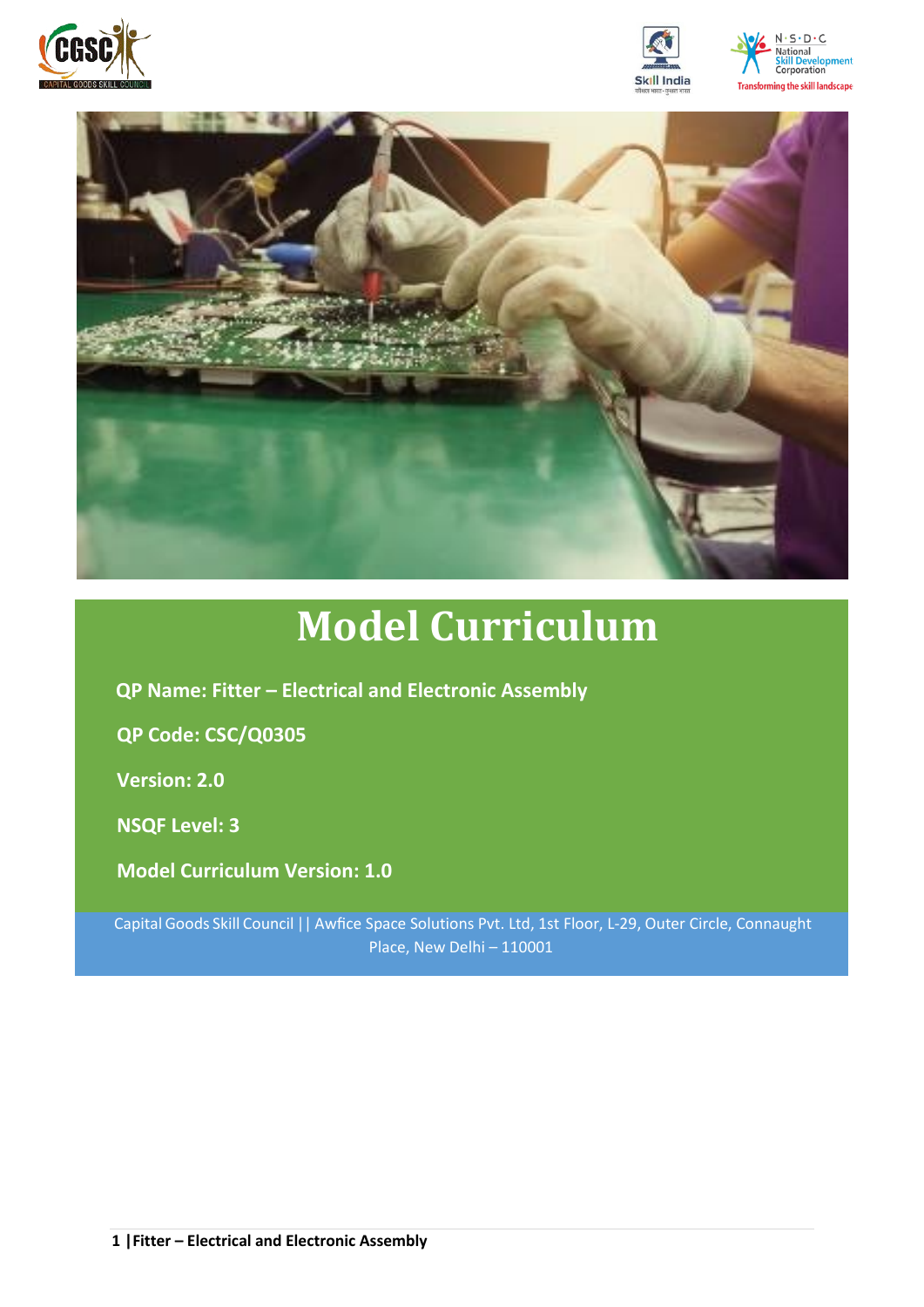



## **Table of Contents**

| Module 3: Process of coordinating with co-workers to achieve work efficiency11             |
|--------------------------------------------------------------------------------------------|
| Module 4: Process of assembling and wiring electrical components and systems to mechanical |
| Module 5: Process of assembling and wiring electrical equipment and systems to mechanical  |
|                                                                                            |
|                                                                                            |
|                                                                                            |
|                                                                                            |
|                                                                                            |
|                                                                                            |
|                                                                                            |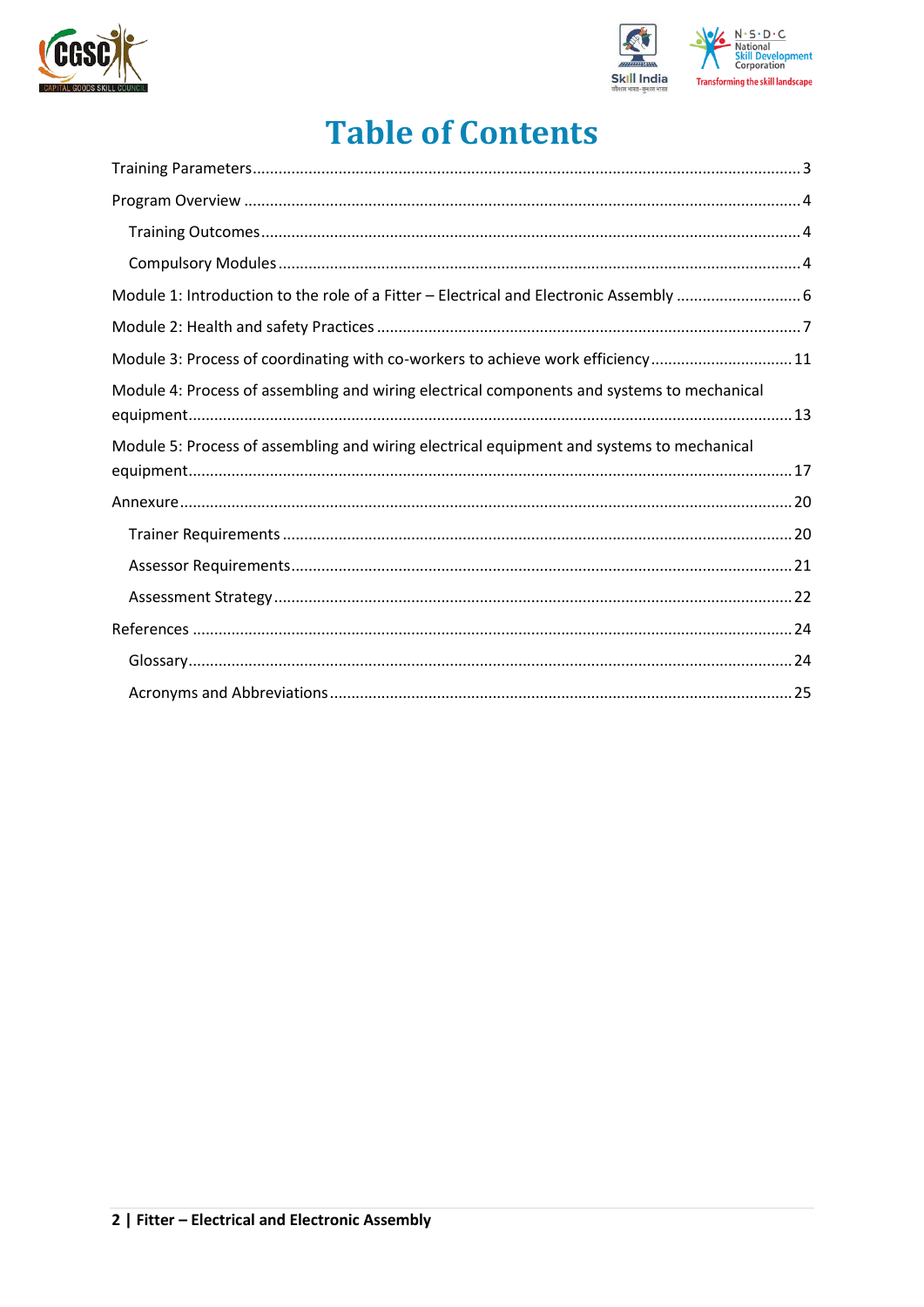



## **Training Parameters**

<span id="page-2-0"></span>

| <b>Sector</b>                                                     | <b>Capital Goods</b>                                                                                                                                                                                                                                                                                                                                      |
|-------------------------------------------------------------------|-----------------------------------------------------------------------------------------------------------------------------------------------------------------------------------------------------------------------------------------------------------------------------------------------------------------------------------------------------------|
| <b>Sub-Sector</b>                                                 | Machine Tools, Plastics Manufacturing Machinery, Textile<br>Manufacturing Machinery, Process Plant Machinery, Electrical<br>and Power Machinery                                                                                                                                                                                                           |
| <b>Occupation</b>                                                 | <b>Fitting and Assembly</b>                                                                                                                                                                                                                                                                                                                               |
| Country                                                           | India                                                                                                                                                                                                                                                                                                                                                     |
| <b>NSQF Level</b>                                                 | 3                                                                                                                                                                                                                                                                                                                                                         |
| Aligned to NCO/ISCO/ISIC Code                                     | NCO-2015/7241.10, 7241.20, 7242.90, 7242.10                                                                                                                                                                                                                                                                                                               |
| <b>Minimum Educational Qualification and</b><br><b>Experience</b> | Ability to Read and Write with 5 years of experience in the<br>relevant field<br><b>OR</b><br>5th Class Pass with 3 years of experience in the relevant field<br><b>OR</b><br>8th Class Pass with 2 years of experience in the relevant field<br><b>OR</b><br>Class 8th + ITI (2 years) (Electrical and other relevant fields)<br><b>Or</b><br>Class 10th |
| <b>Pre-Requisite License or Training</b>                          | <b>NA</b>                                                                                                                                                                                                                                                                                                                                                 |
| <b>Minimum Job Entry Age</b>                                      | 18 Years                                                                                                                                                                                                                                                                                                                                                  |
| <b>Last Reviewed On</b>                                           | <b>NA</b>                                                                                                                                                                                                                                                                                                                                                 |
| <b>Next Review Date</b>                                           | <b>NA</b>                                                                                                                                                                                                                                                                                                                                                 |
| <b>NSQC Approval Date</b>                                         | ΝA                                                                                                                                                                                                                                                                                                                                                        |
| <b>QP Version</b>                                                 | 2.0                                                                                                                                                                                                                                                                                                                                                       |
| <b>Model Curriculum Creation Date</b>                             | <b>NA</b>                                                                                                                                                                                                                                                                                                                                                 |
| Model Curriculum Valid Up to Date                                 | <b>NA</b>                                                                                                                                                                                                                                                                                                                                                 |
| <b>Model Curriculum Version</b>                                   | 1.0                                                                                                                                                                                                                                                                                                                                                       |
| <b>Minimum Duration of the Course</b>                             | 330 Hours                                                                                                                                                                                                                                                                                                                                                 |
| <b>Maximum Duration of the Course</b>                             | 330 Hours                                                                                                                                                                                                                                                                                                                                                 |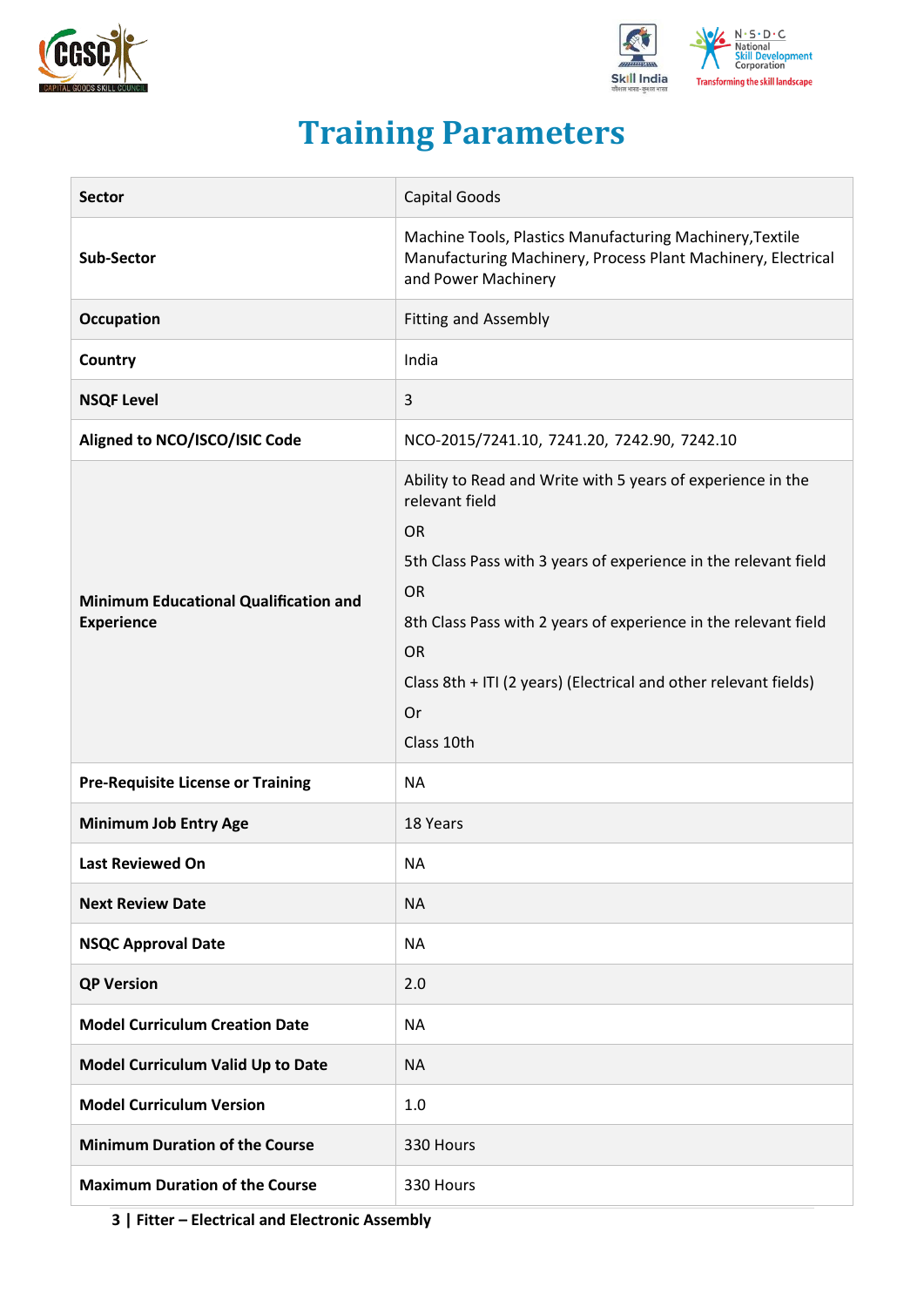



## **Program Overview**

<span id="page-3-0"></span>This section summarizes the end objectives of the program along with its duration.

#### <span id="page-3-1"></span>**Training Outcomes**

At the end of the program, the learner should have acquired the listed knowledge and skills to:

- Explain the importance of following the health and safety practices at work.
- Demonstrate ways to coordinate with co-workers to achieve work efficiency.
- Demonstrate the process of setting the CNC VMC for operations.
- Demonstrate the process of carrying out machining using the CNC Vertical Machining Centre (VMC).

#### <span id="page-3-2"></span>**Compulsory Modules**

The table lists the modules and their duration corresponding to the Compulsory NOS of the QP.

| <b>NOS and Module Details</b>                                                                                                   | <b>Theory</b><br><b>Duration</b> | <b>Practical</b><br><b>Duration</b> | On-the-Job<br><b>Training Duration</b><br>(Mandatory) | <b>On-the-Job Training</b><br><b>Duration</b><br>(Recommended) | <b>Total</b><br><b>Duration</b> |
|---------------------------------------------------------------------------------------------------------------------------------|----------------------------------|-------------------------------------|-------------------------------------------------------|----------------------------------------------------------------|---------------------------------|
| <b>Bridge Module</b>                                                                                                            | 04:00                            | 00:00                               | 0:00                                                  | 00:00                                                          | 04:00                           |
| Module 1: Introduction to<br>the role of a Fitter $-$<br><b>Electrical and Electronic</b><br>Assembly                           | 04:00                            | 0:00                                | 0:00                                                  | 00:00                                                          | 04:00                           |
| <b>CSC/N1335 Follow the</b><br>health and safety practices<br>at work<br><b>NOS Version-2.0</b><br><b>NSQF Level-3</b>          | 20:00                            | 60:00                               | 0:00                                                  | 00:00                                                          | 80:00                           |
| Module 2: Health and safety<br>practices                                                                                        | 20:00                            | 60:00                               | 0:00                                                  | 00:00                                                          | 80:00                           |
| <b>CSC/N1336 Coordinate with</b><br>co-workers to achieve work<br>efficiency<br><b>NOS Version-2.0</b><br><b>NSQF Level-3</b>   | 20:00                            | 60:00                               | 0:00                                                  | 00:00                                                          | 80:00                           |
| Module 3: Process of<br>coordinating with co-<br>workers to achieve work<br>efficiency                                          | 20:00                            | 60:00                               | 0:00                                                  | 00:00                                                          | 80:00                           |
| <b>CSC/N0305 Assemble and</b><br>wire electrical components<br>and systems to mechanical<br>equipment<br><b>NOS Version-2.0</b> | 24:00                            | 60:00                               | 0:00                                                  | 00:00                                                          | 84:00                           |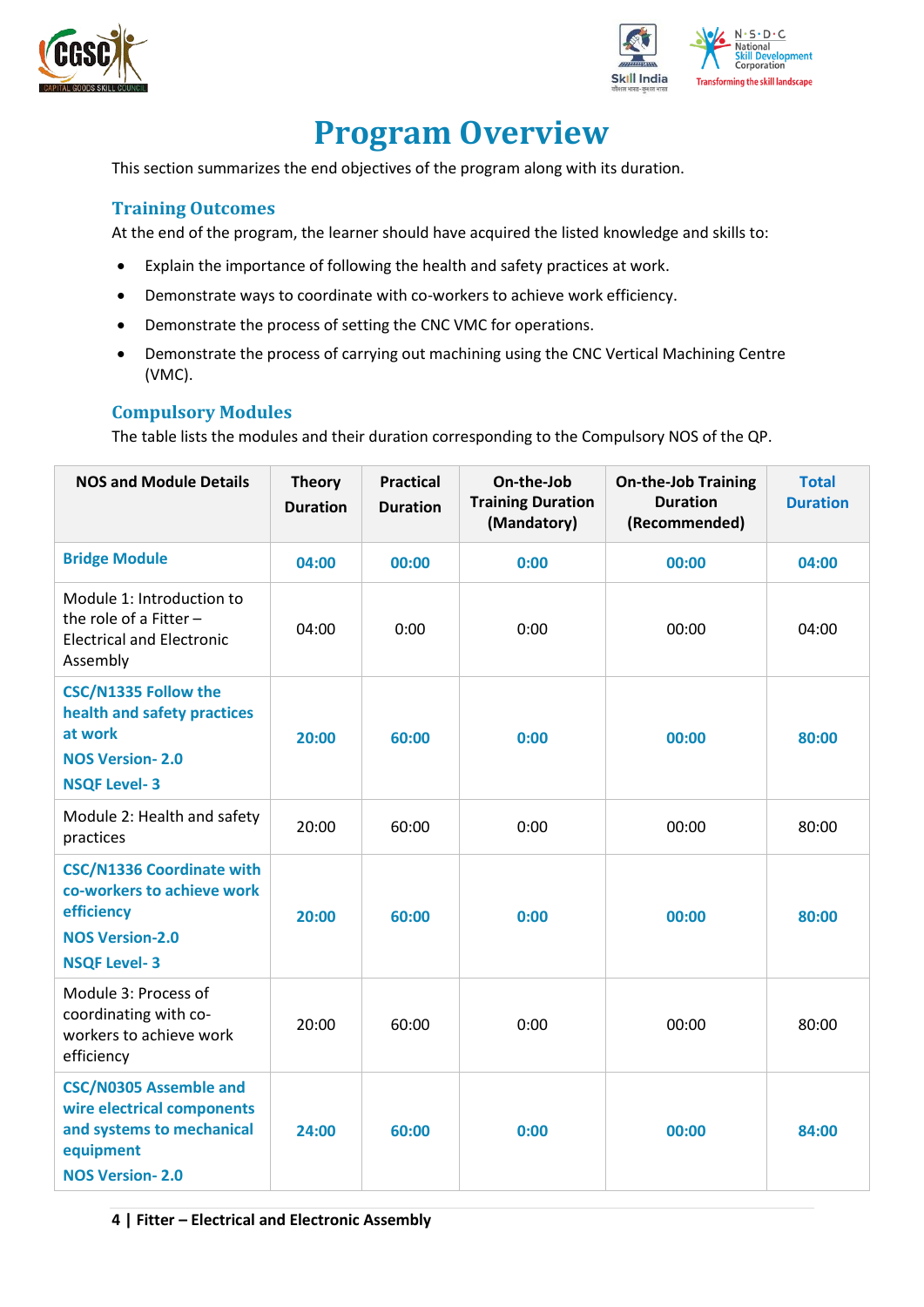



| <b>NSQF Level-3</b>                                                                                                                                    |       |        |      |       |        |
|--------------------------------------------------------------------------------------------------------------------------------------------------------|-------|--------|------|-------|--------|
| Module 4: Process of<br>assembling and wiring<br>electrical components and<br>systems to mechanical<br>equipment                                       | 24:00 | 60:00  | 0:00 | 00:00 | 84:00  |
| <b>CSC/N0306: Assemble and</b><br>wire electronic equipment<br>and systems to mechanical<br>equipment<br><b>NOS Version-2.0</b><br><b>NSQF Level-3</b> | 22:00 | 60:00  | 0:00 | 00:00 | 82:00  |
| Module 5: Process of<br>assembling and wiring<br>electrical equipment and<br>systems to mechanical<br>equipment                                        | 22:00 | 60:00  | 0:00 | 00:00 | 82:00  |
| <b>Total Duration</b>                                                                                                                                  | 90:00 | 240:00 | 0:00 | 00:00 | 330:00 |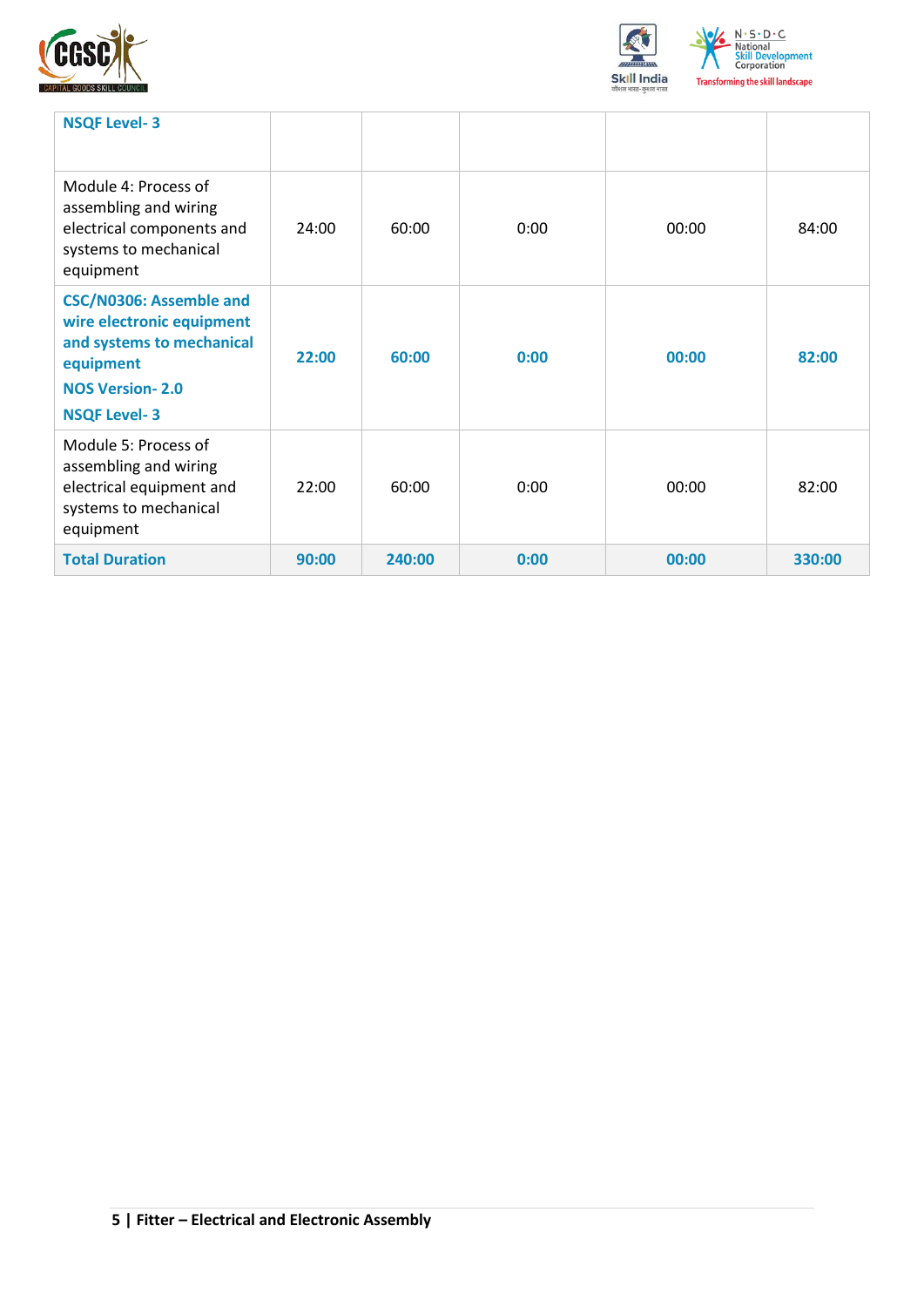



## **Module Details**

### <span id="page-5-0"></span>**Module 1: Introduction to the role of a Fitter – Electrical and Electronic Assembly**

#### *Bridge Module*

#### **Terminal Outcomes:**

• Discuss the job role of a Fitter – Electrical and Electronic Assembly.

| <b>Duration: 04:00</b>                                                                                          | <b>Duration: 0:00</b>                    |  |  |  |
|-----------------------------------------------------------------------------------------------------------------|------------------------------------------|--|--|--|
| Theory - Key Learning Outcomes                                                                                  | <b>Practical - Key Learning Outcomes</b> |  |  |  |
| Describe the size and scope of the<br>$\bullet$<br>capital good industry and its sub-<br>sectors.               |                                          |  |  |  |
| Discuss the role and responsibilities<br>$\bullet$<br>of a Fitter - Electrical and Electronic<br>Assembly.      |                                          |  |  |  |
| Identify various employment<br>$\bullet$<br>opportunities for a Fitter - Electrical<br>and Electronic Assembly. |                                          |  |  |  |
| <b>Classroom Aids</b>                                                                                           |                                          |  |  |  |
| Training Kit - Trainer Guide, Presentations, Whiteboard, Marker, Projector, Laptop, Video Films                 |                                          |  |  |  |
| <b>Tools, Equipment and Other Requirements</b>                                                                  |                                          |  |  |  |
| NА                                                                                                              |                                          |  |  |  |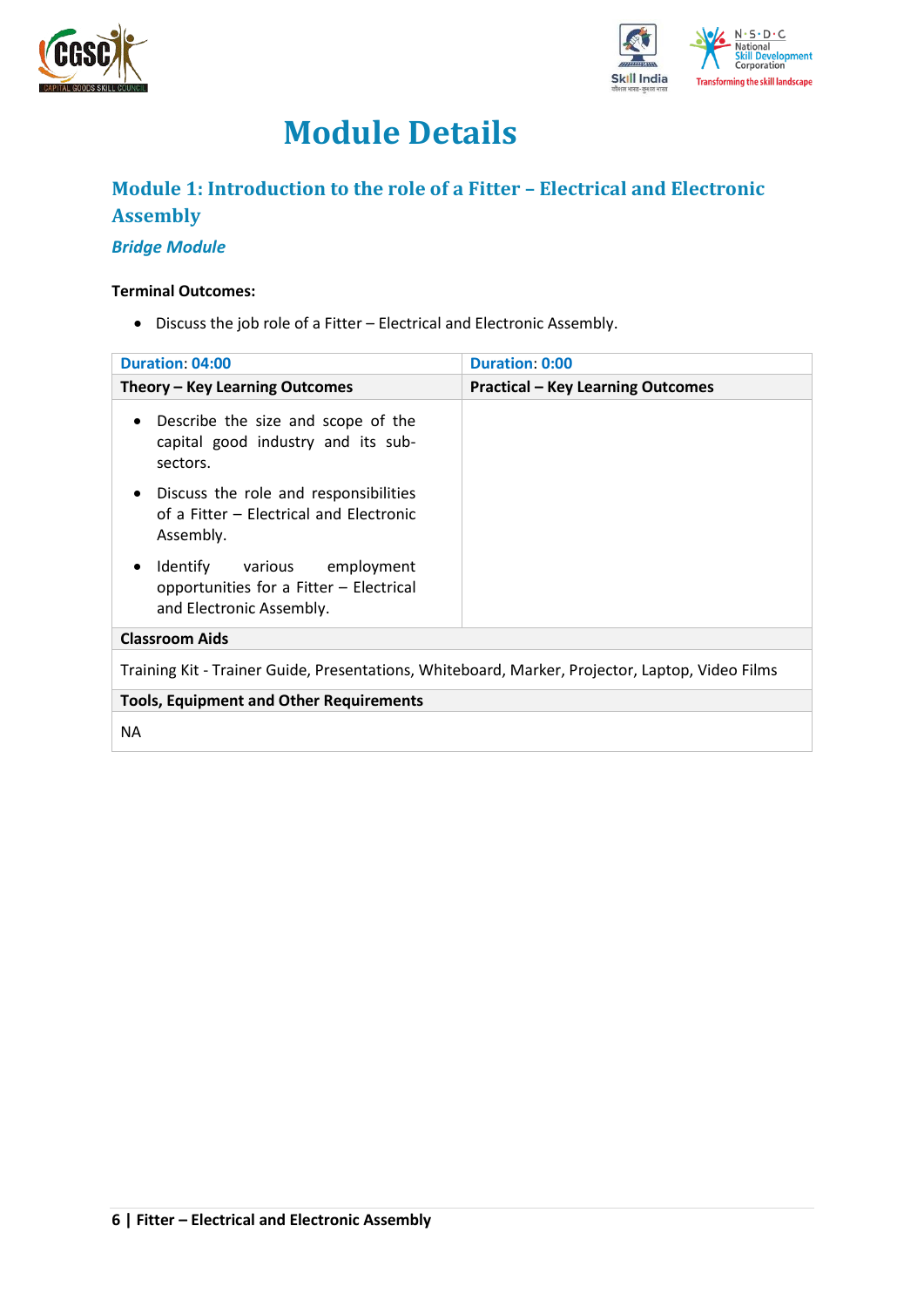



## <span id="page-6-0"></span>**Module 2: Health and safety Practices** *Mapped to CSC/N1335 v2.0*

#### **Terminal Outcomes:**

- Demonstrate ways to maintain personal health and safety.
- Describe the process of assisting in hazard management.
- Explain how to check the first aid box, firefighting and safety equipment.
- Describe the process of assisting in waste management.
- Explain the importance of following the fire safety guidelines.
- Explain the importance of following the emergency and first-aid procedures.
- Demonstrate the process of carrying out relevant documentation and review.

| Duration: 20:00                                                                                                                                                                             | Duration: 60:00                                                                                                                                                                           |  |  |  |
|---------------------------------------------------------------------------------------------------------------------------------------------------------------------------------------------|-------------------------------------------------------------------------------------------------------------------------------------------------------------------------------------------|--|--|--|
| Theory - Key Learning Outcomes                                                                                                                                                              | <b>Practical - Key Learning Outcomes</b>                                                                                                                                                  |  |  |  |
| Explain the recommended practices<br>$\bullet$<br>to be followed to ensure protection<br>from infections and transmission to<br>others, such as the use of hand<br>sanitiser and face mask. | Demonstrate the use of appropriate<br>$\bullet$<br>Personal Protective Equipment (PPE)<br>relevant to the task and work<br>conditions.<br>handle<br>Demonstrate<br>how<br>to<br>$\bullet$ |  |  |  |
| Explain the importance and process<br>of checking the work conditions,<br>assessing the potential health and<br>safety risks, and take appropriate<br>measures to mitigate them.            | hazardous materials safely.<br>Demonstrate the process of testing<br>the firefighting and various safety<br>equipment to ensure they are in<br>usable condition.                          |  |  |  |
| Explain the importance and process<br>$\bullet$<br>of selecting and using the appropriate<br>PPE relevant to the task and work<br>conditions.                                               | Demonstrate the process of recycling<br>and disposing different types of<br>waste appropriately.                                                                                          |  |  |  |
| Explain the<br>recommended<br>$\bullet$<br>techniques to be followed while<br>lifting and moving heavy objects to<br>avoid injury.                                                          | Demonstrate<br>how<br>the<br>to<br>use<br>appropriate type of fire extinguisher<br>to extinguish different types of fires<br>safely.                                                      |  |  |  |
| Explain the importance of following<br>$\bullet$<br>the manufacturer's instructions and<br>workplace safety guidelines while<br>working on heavy machinery, tools                           | Demonstrate how to administer<br>appropriate first aid to the injured<br>personnel.<br>Demonstrate<br>the<br>οf<br>process                                                                |  |  |  |
| and equipment.<br>Explain the importance and process<br>$\bullet$<br>of identifying existing and potential<br>hazards at work.                                                              | Cardiopulmonary<br>performing<br>Resuscitation (CPR) on a potential<br>victim of cardiac arrest.                                                                                          |  |  |  |
| Describe the process of assessing the<br>$\bullet$<br>potential risks and injuries associated<br>with the various hazards.                                                                  | Demonstrate the process of carrying<br>$\bullet$<br>appropriate<br>documentation<br>out<br>following a health and safety incident<br>at work, including all the required<br>information.  |  |  |  |
| Explain how to prevent or minimise<br>different types of hazards.                                                                                                                           |                                                                                                                                                                                           |  |  |  |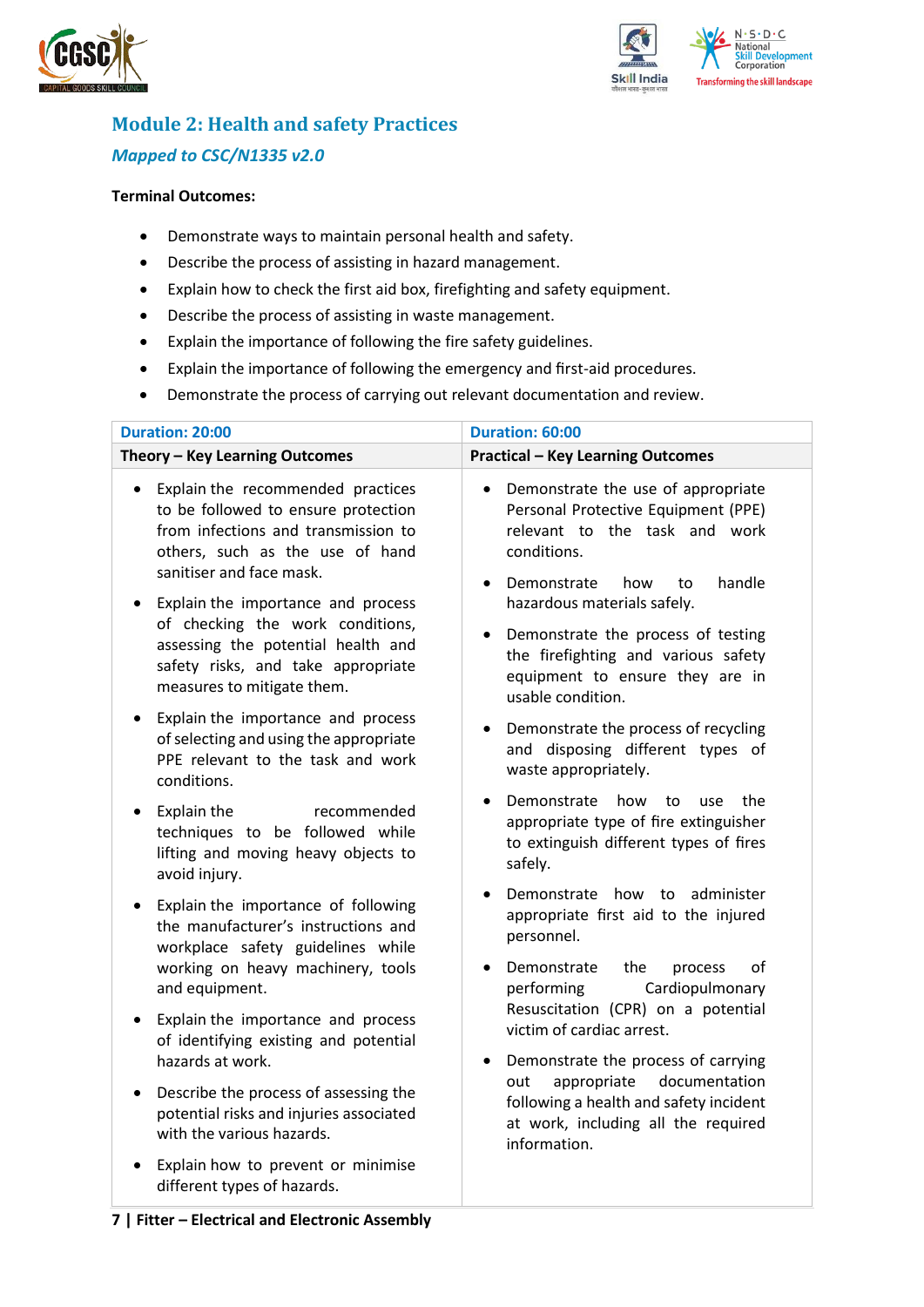



 $N.5.0.6$ National **Skill Development**<br>Corporation **Transforming the skill landscape** 

- Explain how to handle and store hazardous materials safely.
- Explain the importance of ensuring the first aid box is updated with the relevant first aid supplies.
- Describe the process of checking and testing the firefighting and various safety equipment to ensure they are in a usable condition.
- Explain the criteria for segregating waste into appropriate categories.
- Describe the appropriate methods for recycling recyclable waste.
- Describe the process of disposing of the non-recyclable waste safely and the applicable regulations.
- Explain the use of different types of fire extinguishers to extinguish different types of fires.
- State the recommended practices to be followed for a safe rescue during a fire emergency.
- Explain how to request assistance from the fire department to extinguish a serious fire.
- Explain the appropriate practices to be followed during workplace emergencies to ensure safety and minimise loss to organisational property.
- State the common health and safety hazards present in a work environment, associated risks, and how to mitigate them.
- State the safe working practices to be followed while working at various hazardous sites and using electrical equipment.
- Explain the importance of ensuring easy access to firefighting and safety equipment.
- Explain the appropriate preventative and remedial actions to be taken in the case of exposure to toxic materials, such as poisonous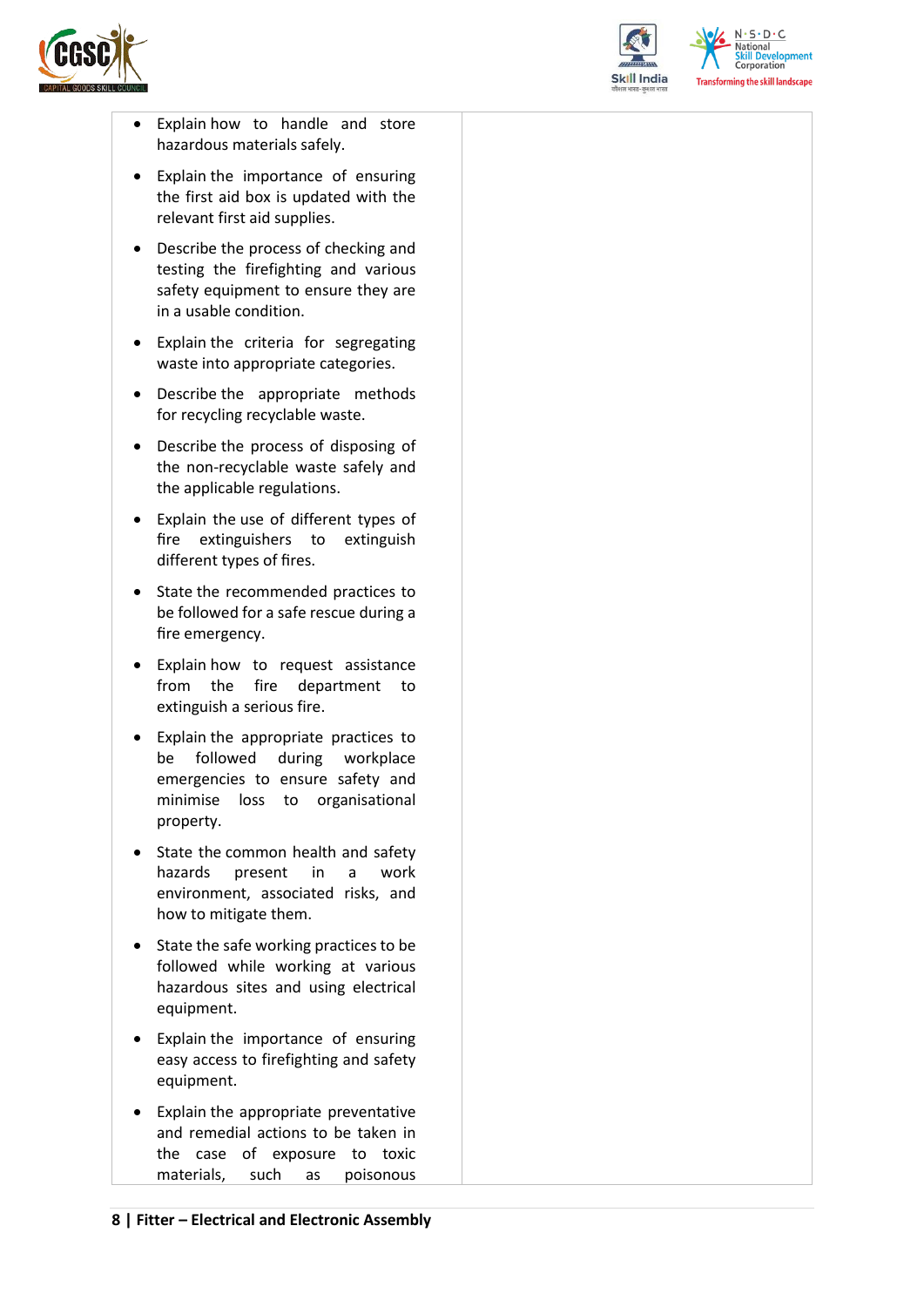



 $N \cdot S \cdot D \cdot C$ National **Skill Development**<br>Corporation **Transforming the skill landscape** 

chemicals and gases.

- Explain various causes of fire in different work environments and the recommended precautions to be taken to prevent fire accidents.
- Describe different methods of extinguishing fire.
- List different materials used for extinguishing fire.
- Explain the applicable rescue techniques to be followed during a fire emergency.
- Explain the importance of placing safety signs and instructions at strategic locations in a workplace and following them.
- Explain different types of first aid treatment to be provided for different types of injuries.
- State the potential injuries associated with incorrect manual handling.
- Explain how to move an injured person safely.
- State various hazards associated with the use of various machinery, tools, implements, equipment and materials.
- Explain the importance of ensuring no obstruction and free access to fire exits.
- Explain how to free a person from electrocution safely.
- Explain how to administer appropriate first aid to an injured person.
- Explain how to perform Cardiopulmonary Resuscitation (CPR).
- Explain the importance of coordinating with the emergency services to request urgent medical assistance for persons requiring professional medical attention or hospitalisation.
- State the appropriate documentation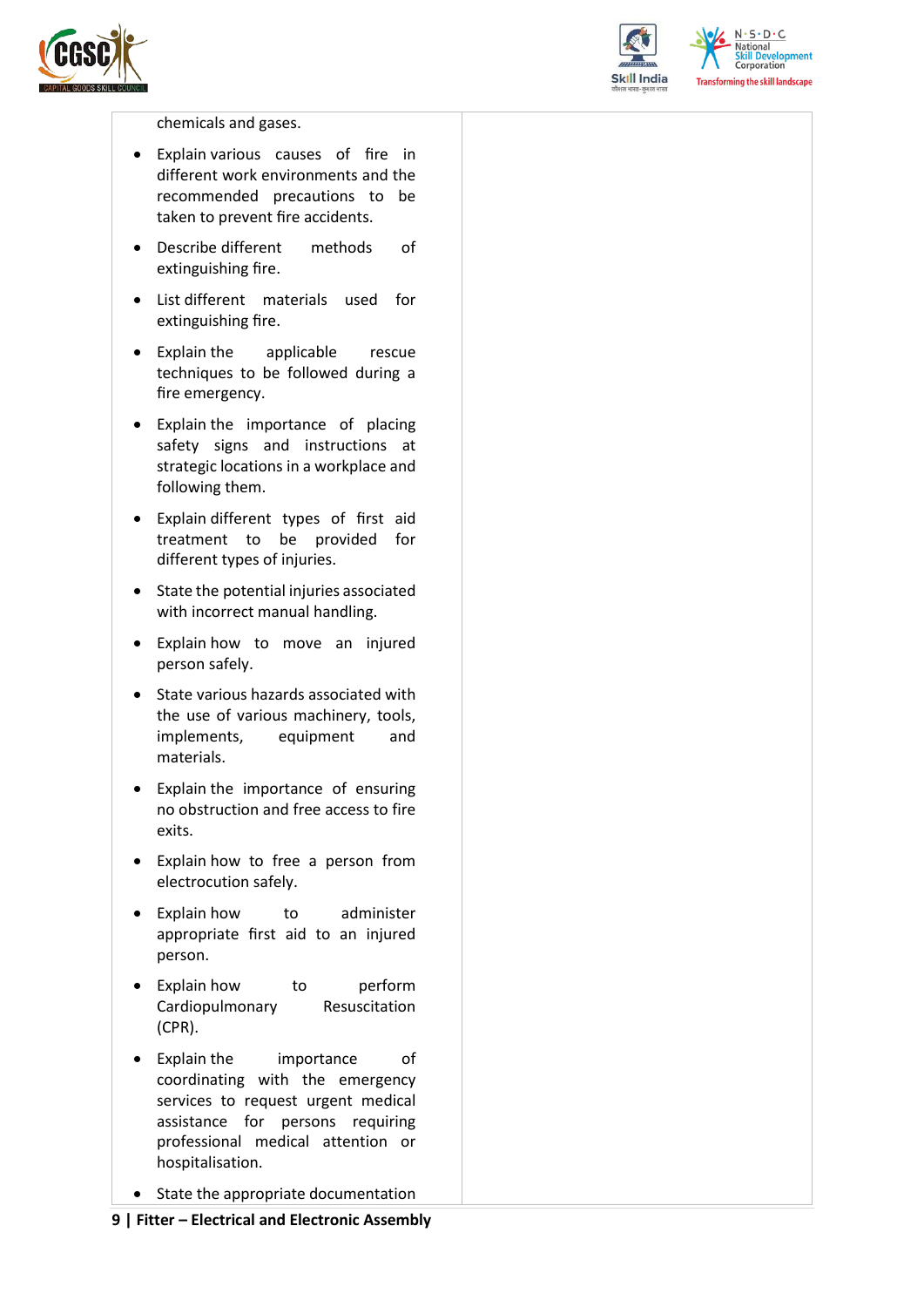



to be carried out following a health and safety incident at work, and the relevant information to be included.

- Explain the importance and process of reviewing the health and safety conditions at work regularly or following an incident.
- Explain the importance and process of implementing appropriate changes to improve the health and safety conditions at work.

#### **Classroom Aids**

Computer, Projection Equipment, PowerPoint Presentation and Software, Facilitator's Guide, Participant's Handbook.

#### **Tools, Equipment and Other Requirements**

Personal Protective Equipment, Cleaning Equipment and Materials, Sanitizer, Soap, Mask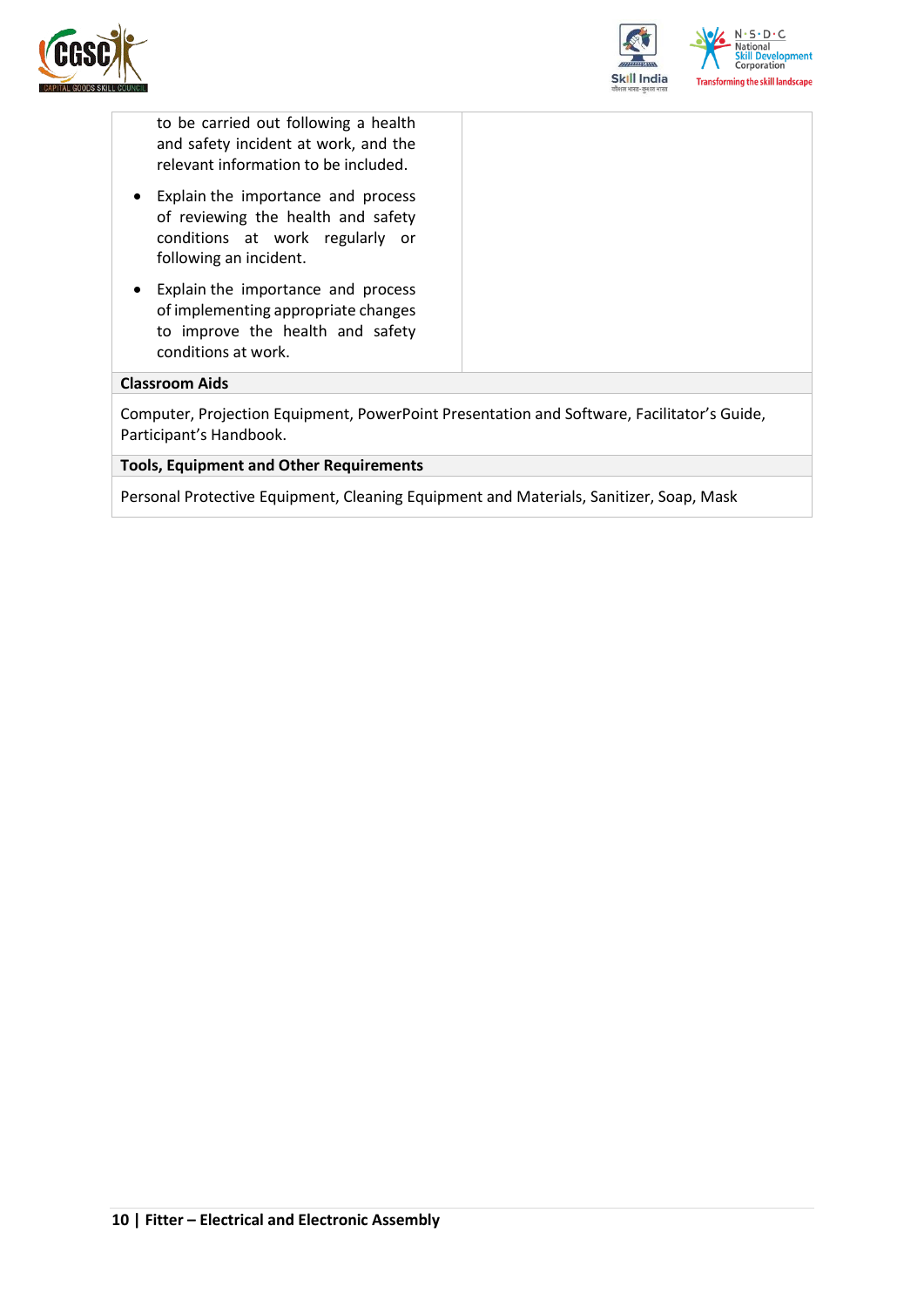



## <span id="page-10-0"></span>**Module 3: Process of coordinating with co-workers to achieve work efficiency**

### *Mapped to NOS CSC/N1336 v2.0*

#### **Terminal Outcomes:**

- Demonstrate ways to Work and communicate effectively with co-workers.
- Discuss ways to promote diversity and inclusion at the workplace.

| Duration: 20:00                                                                                                                                                                                                                                                                                      | Duration: 60:00                                                                                                                                                                                                                                                                                                       |  |  |  |
|------------------------------------------------------------------------------------------------------------------------------------------------------------------------------------------------------------------------------------------------------------------------------------------------------|-----------------------------------------------------------------------------------------------------------------------------------------------------------------------------------------------------------------------------------------------------------------------------------------------------------------------|--|--|--|
| Theory - Key Learning Outcomes                                                                                                                                                                                                                                                                       | <b>Practical - Key Learning Outcomes</b>                                                                                                                                                                                                                                                                              |  |  |  |
| Explain the importance and process<br>of effective communication in the<br>workplace.<br>Explain the<br>barriers to<br>effective<br>٠<br>communication<br>and<br>how<br>to<br>overcome them.<br>Explain the importance of teamwork<br>$\bullet$<br>in an organisation's and individual's<br>success. | Demonstrate<br>the<br>of<br>process<br>preparing the relevant documents<br>and reports as per the supervisor's<br>instructions, providing appropriate<br>information<br>clearly<br>and<br>systematically.<br>Demonstrate how to mentor and<br>assist subordinates in the execution<br>of their work responsibilities. |  |  |  |
| Explain the importance of active<br>$\bullet$<br>listening in the work environment.<br>State the appropriate techniques to<br>٠<br>be followed for active listening.<br>Explain the importance of tone and<br>٠<br>pitch ineffective communication.                                                  | Demonstrate the process of using<br>efficiently<br>various<br>resources<br>to<br>utilisation and<br>ensure maximum<br>minimum wastage.<br>Demonstrate how to communicate<br>clearly and<br>politely to ensure<br>effective communication with co-                                                                     |  |  |  |
| Explain the importance of avoiding<br>٠<br>casual expletives and unpleasant<br>while<br>communicating<br>terms<br>professional circles.                                                                                                                                                              | workers.<br>Demonstrate appropriate verbal and<br>non-verbal communication that is<br>respectful of genders and disability.                                                                                                                                                                                           |  |  |  |
| Explain the<br>importance<br>οf<br>٠<br>maintaining discipline and ethical<br>behaviour at work.                                                                                                                                                                                                     |                                                                                                                                                                                                                                                                                                                       |  |  |  |
| <b>State the</b><br>common<br>for<br>reasons<br>interpersonal conflict and how to<br>resolve them.                                                                                                                                                                                                   |                                                                                                                                                                                                                                                                                                                       |  |  |  |
| Explain the importance of developing<br>effective working relationships for<br>professional success.                                                                                                                                                                                                 |                                                                                                                                                                                                                                                                                                                       |  |  |  |
| Describe the process of expressing<br>addressing<br>and<br>grievances<br>appropriately and effectively.                                                                                                                                                                                              |                                                                                                                                                                                                                                                                                                                       |  |  |  |
| Explain the importance and process<br>of planning daily tasks to ensure their<br>timely completion and efficient use of                                                                                                                                                                              |                                                                                                                                                                                                                                                                                                                       |  |  |  |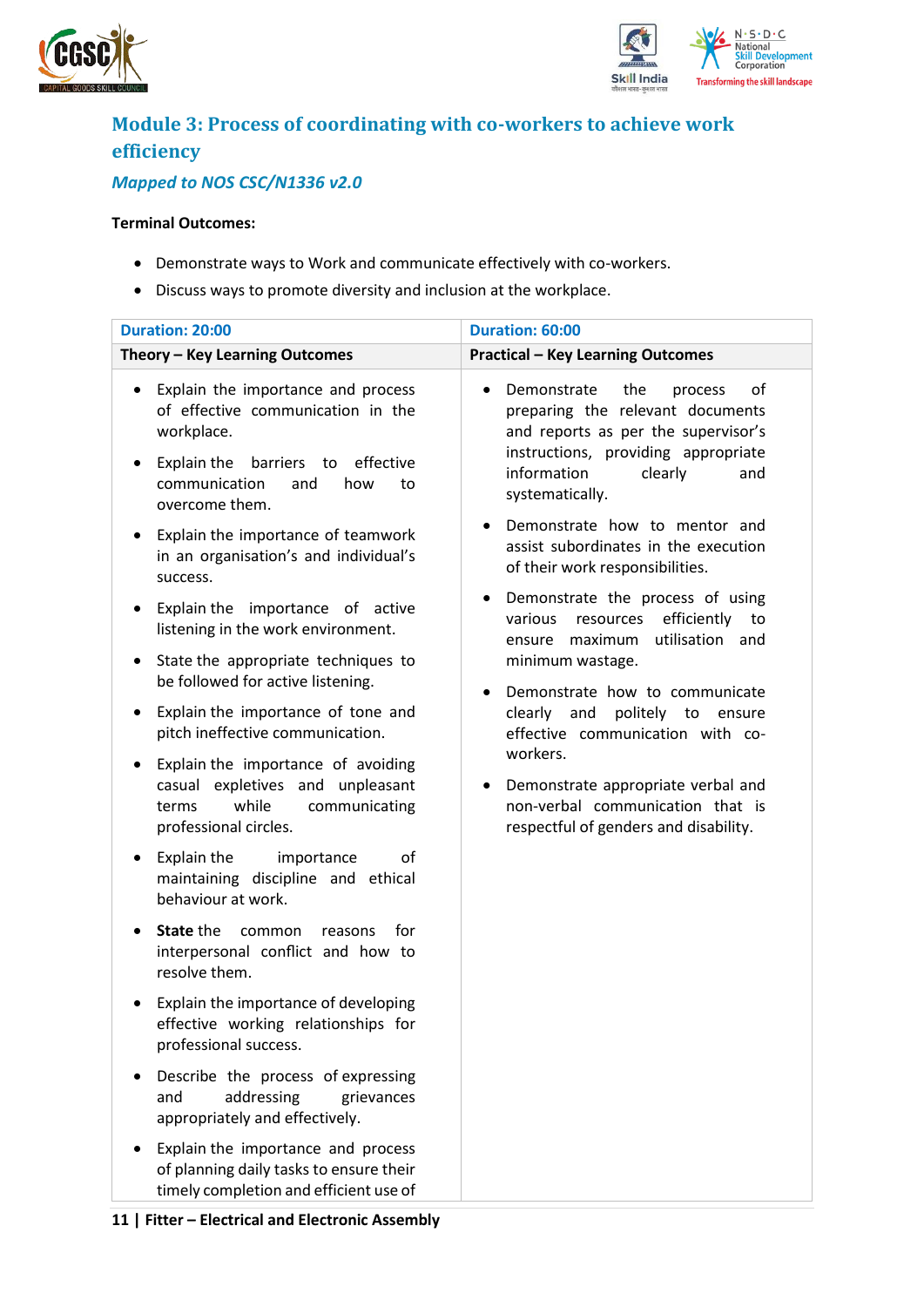



 $N.5.0.6$ **National Skill Development**<br>Corporation **Transforming the skill landscape** 

#### time.

- Explain the importance of adhering to the limits of authority at work.
- Explain the importance of following the applicable quality standards and timescales at work.
- Explain the importance of coordinating with co-workers to achieve the work objectives efficiently.
- Explain the relevant documentation requirements.
- Explain the importance of providing appropriate information clearly and systematically in work documents.
- State the escalation matrix to be followed to deal with out of authority tasks and concerns.
- Explain the importance and process of mentoring and assisting subordinates in the execution of their work responsibilities.
- Explain how to identify possible disruptions to work prevent them.
- Explain how to use various resources efficiently to ensure maximum utilisation and minimum wastage.
- Explain the recommended practices to be followed at work to avoid and resolve conflicts at work.
- Explain the importance and process of efficient and timely dissemination of information to the authorised personnel.
- Explain the procedure to report inappropriate behaviour e.g., harassment.

#### **Classroom Aids:**

Training Kit (Trainer Guide, Presentations). Whiteboard, Marker, Projector, Laptop

#### **Tools, Equipment and Other Requirements**

NA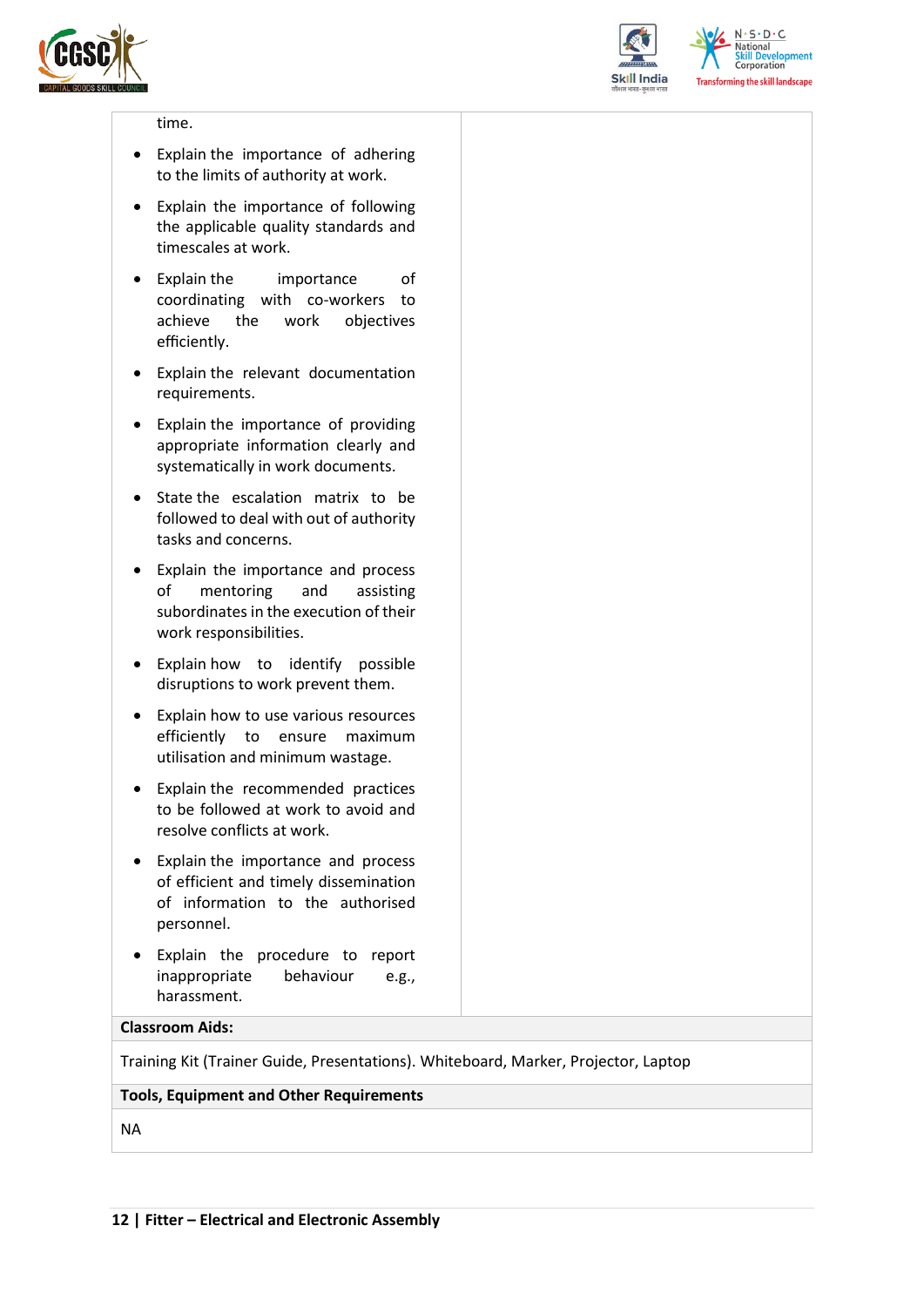



### <span id="page-12-0"></span>**Module 4: Process of assembling and wiring electrical components and systems to mechanical equipment** *Mapped to CSC/N0305 v2.0*

#### **Terminal Outcomes:**

- Demonstrate the process of assembling and wiring electrical components and systems.
- Explain the importance of using resources optimally.

| Duration: 24:00                                                                                                                                                                                                          | Duration: 60:00                                                                                                             |  |  |  |
|--------------------------------------------------------------------------------------------------------------------------------------------------------------------------------------------------------------------------|-----------------------------------------------------------------------------------------------------------------------------|--|--|--|
| Theory - Key Learning Outcomes                                                                                                                                                                                           | <b>Practical - Key Learning Outcomes</b>                                                                                    |  |  |  |
| Explain the concepts and benefits of<br>٠<br>Industry 4.0 and Industrial Internet of<br>Things (IIoT).                                                                                                                   | Demonstrate<br>how<br>perform<br>to<br>electrical calculations using a range of<br>variables.                               |  |  |  |
| State the applicable documentation<br>requirements and related procedures<br>in the job role.                                                                                                                            | οf<br>Demonstrate<br>the<br>process<br>assembling electrical components on<br>panels or in enclosures.                      |  |  |  |
| Explain the relevant safety practices<br>and procedures to be followed while<br>assembling and wiring electrical<br>components mounted on panels or in                                                                   | Show how to secure the components<br>using the recommended connectors<br>and securing devices.                              |  |  |  |
| enclosures.<br>List the various items used with                                                                                                                                                                          | Show how to wire and terminate<br>$\bullet$<br>cables<br>the<br>appropriate<br>to<br>connections on the components.         |  |  |  |
| panels and enclosures.                                                                                                                                                                                                   | Demonstrate the use of the relevant                                                                                         |  |  |  |
| Explain<br>the<br>various<br>hazards<br>$\bullet$<br>associated with<br>assembling<br>and<br>wiring electrical panels, such as the<br>use of sharp instruments for stripping<br>cable<br>insulation,<br>and<br>soldering | Personal Protective Equipment (PPE).<br>Demonstrate the use of various<br>industry<br>4.0<br>manufacturing<br>technologies. |  |  |  |
| equipment, and how to minimise<br>them.                                                                                                                                                                                  | Demonstrate the process of carrying<br>out minor repair and maintenance of<br>the relevant tools and equipment.             |  |  |  |
| Explain the importance and process<br>٠<br>of using appropriate PPE such as anti-<br>static earthed wrist straps and mats.                                                                                               | Demonstrate the process of disposing<br>of industrial waste appropriately.                                                  |  |  |  |
| Explain the<br>οf<br>importance<br>٠<br>maintaining cleanliness in the work<br>area.                                                                                                                                     | Show how to use electricity and other<br>٠<br>resources optimally in various tasks<br>and processes.                        |  |  |  |
| Explain how to deal with hazardous<br>voltage.                                                                                                                                                                           |                                                                                                                             |  |  |  |
| Explain how to free a victim from<br>electrocution and the appropriate<br>first-aid to be administered to them.                                                                                                          |                                                                                                                             |  |  |  |
| Explain the use of insulated tools,<br>rubber<br>matting<br>and<br>isolating<br>transformers to reduce the risks of a<br>phase to earth shock.                                                                           |                                                                                                                             |  |  |  |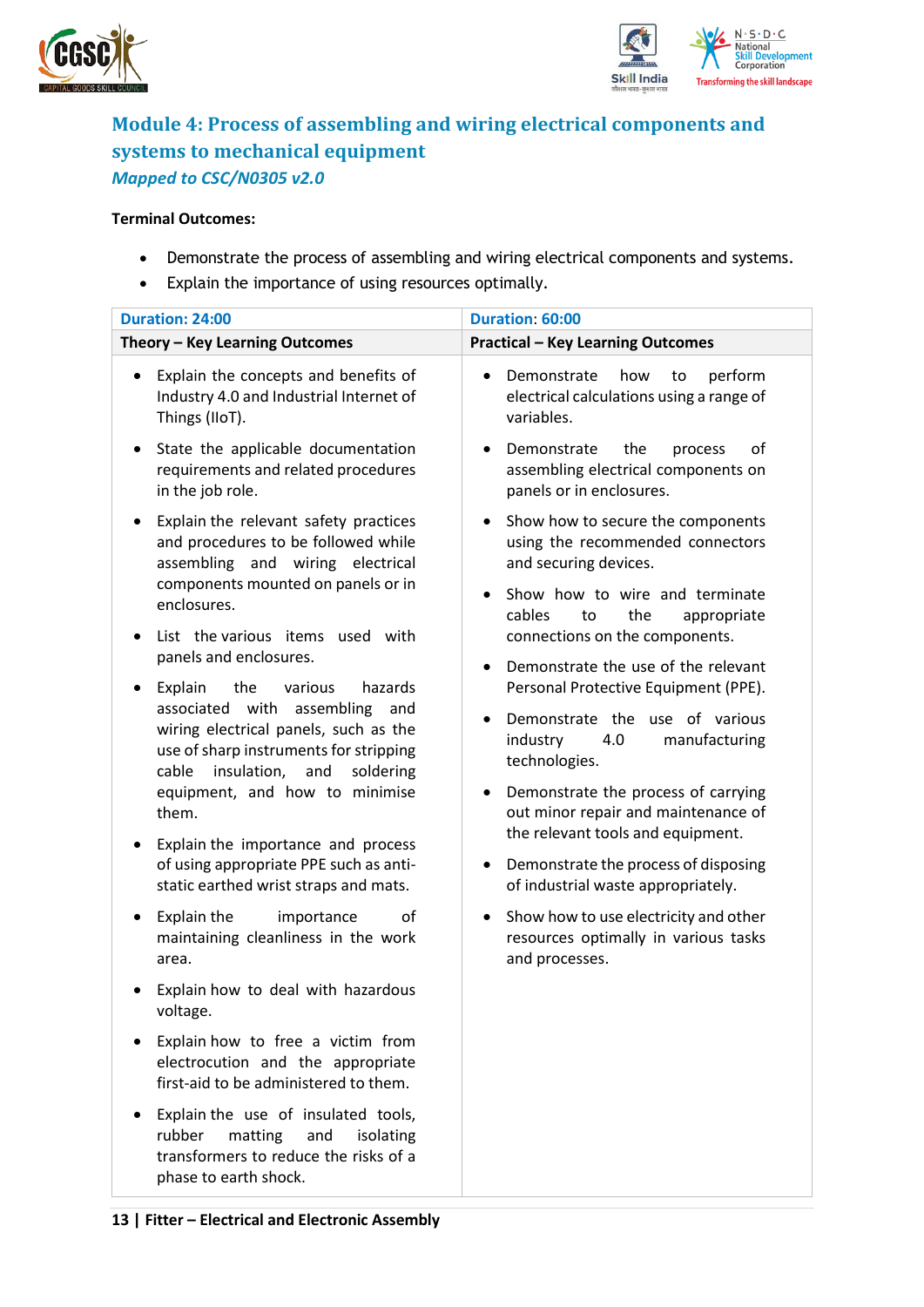



 $N.5.0.6$ National relopment Corporation **Transforming the skill landscape** 

- State the relevant precautions to be taken to prevent Electrostatic Discharge (ESD) damage to circuits and sensitive components
- Explain how to interpret drawings, circuit and physical layouts, charts, specifications, graphical electrical symbols, etc.
- State the applicable national and international wiring regulations.
- Explain the functions of different types of components and subassemblies used in the assembly activities such as contactors; relays/ Switch Mode Power Supply (SMPS); ballast chokes; terminal blocks; etc.
- State the appropriate preparations to be undertaken on the components and enclosure before the mounting activities.
- Explain how the components must be aligned and positioned before securing, and the use of relevant tools and equipment.
- Explain how to identify any orientation requirements, values or polarity for the components used in the electrical assembly and wiring activities.
- Explain various types of cabling to be used in the assembly and wiring of the panels or enclosures, such as single-core, screened, twisted pair/ribbon, multicore, fibre-optic, data/communication, laminated copper, braided copper, etc.
- Explain the importance of electrical bonding/earthing, and the process of ensuring it is mechanically and electrically secure.
- Describe the process of selecting wires and cables according to the requirement and applicable safety procedures.
- Describe the applicable assembly methods and techniques to be used when wiring electrical panels or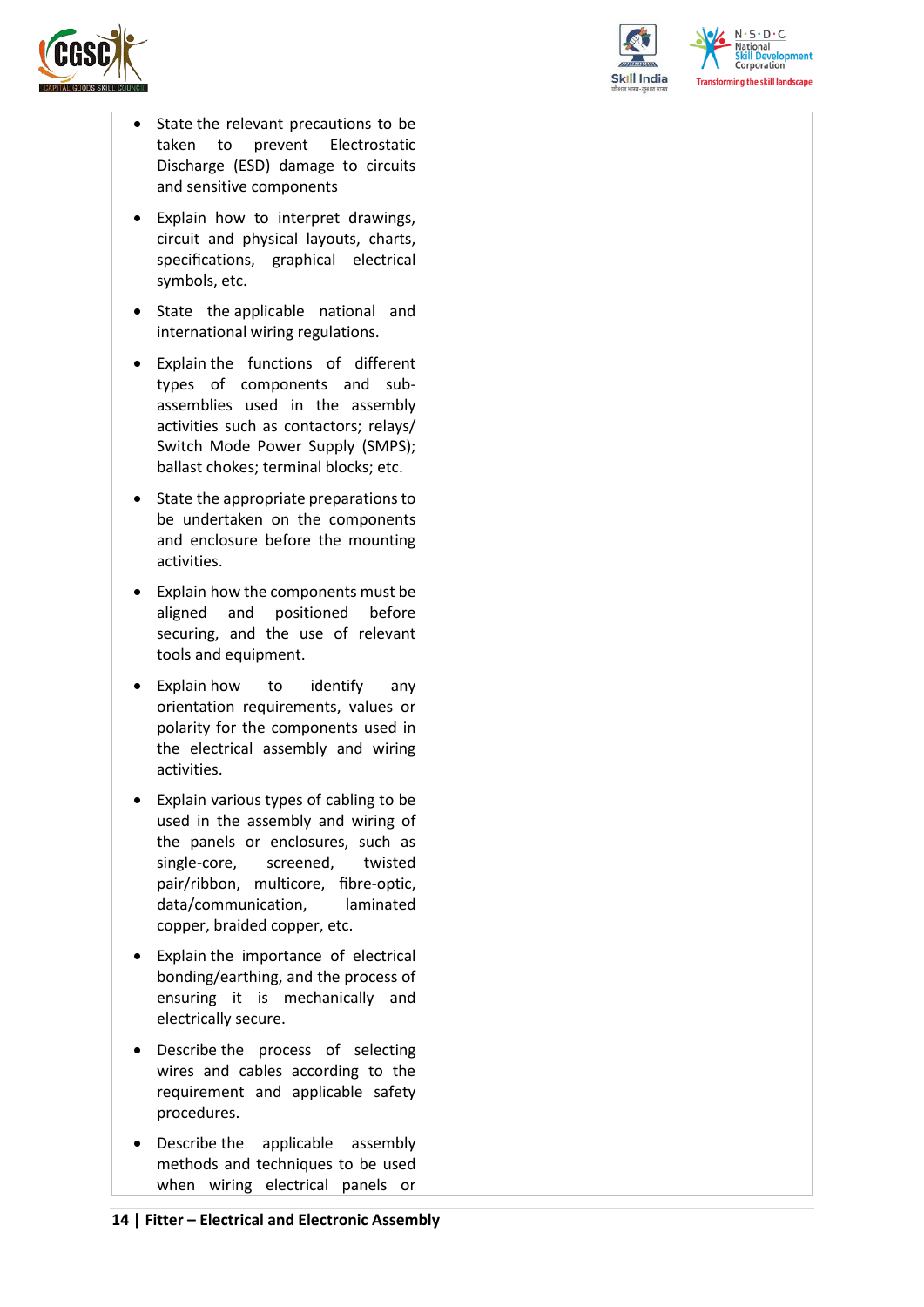



 $N.5.0.6$ National **Skill Development**<br>Corporation **Transforming the skill landscape** 

components mounted in enclosures.

- Describe the process of cable stripping, soldering, crimping, securing wires and cables using cable ties/ lacing/strapping/ harnessing of wires etc.
- Explain different types, applications, and methods of attaching identification markers/labels during the electrical wiring activities.
- Describe the process of conduct necessary checks to ensure the accuracy and quality of assembly.
- Explain how to check the positional accuracy of all components; termination of all wires to components; orientation; security of terminations; alignment; completeness; component security; etc.
- Describe the process of checking cable offcuts/insulation, enclosure/trunking breakouts; continuity of cable/wiring connections e.g. battery and lamp checks.
- Explain the importance of checking that tools and equipment are free from damage or defects, and in a safe and usable condition with appropriate testing and calibration.
- Explain the functions and application of various electrical components.
- State the current and voltage distribution in series and parallel circuits.
- Explain how to make screwed/clamped connections; install and terminate pre-formed looms; make crimped connections; making soldered connections, etc.
- Explain different types of cable and wires such as single-core, screened, twisted pair/ribbon, multicore, fibreoptic, data/communication, laminated copper, braided copper, etc.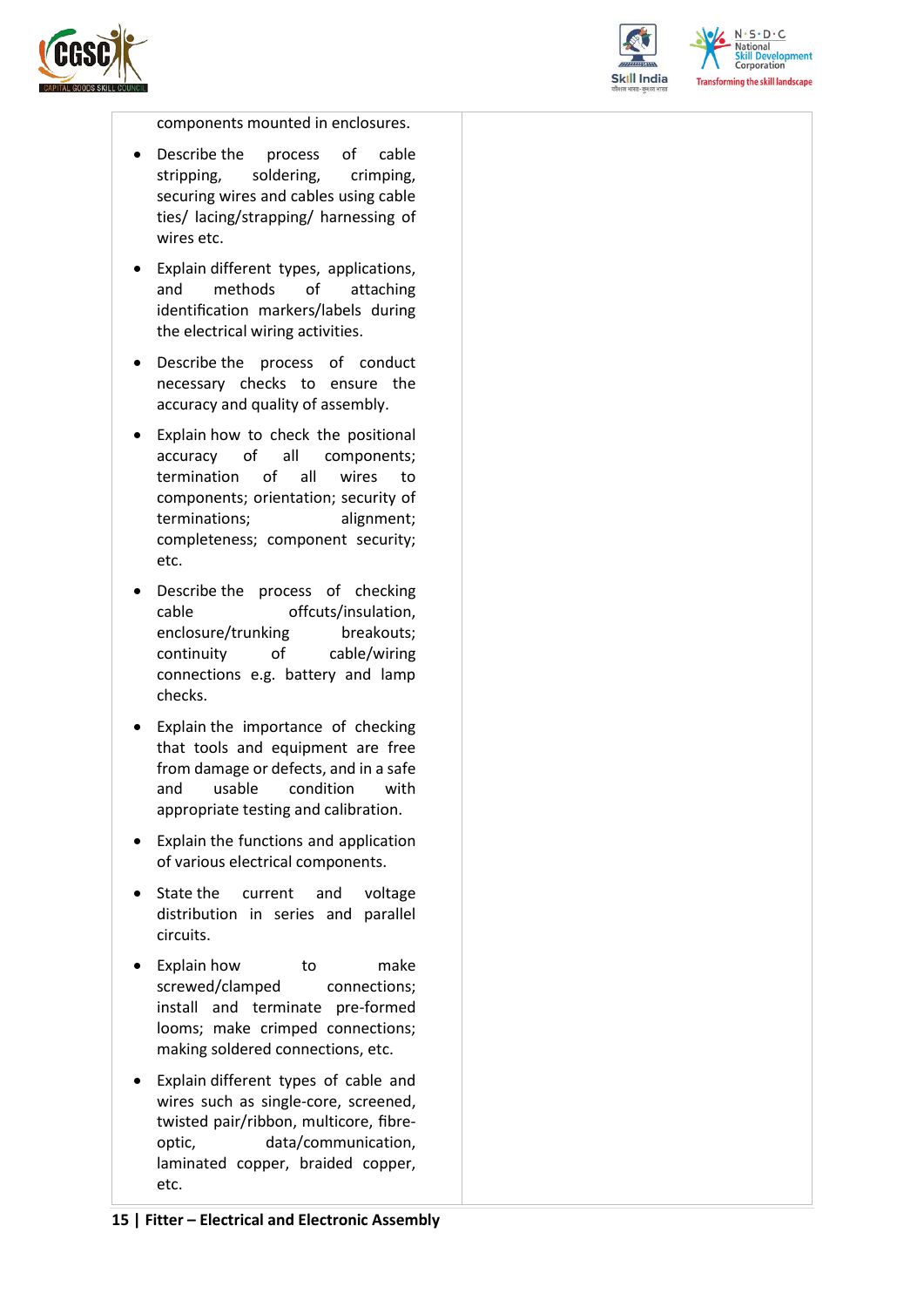



- Explain the importance of conducting visual checks for the completeness of conductors or components; mechanical checks to be conducted for the security of components and connections.
- List various checks to be conducted to ensure electrical continuity and earth continuity.
- Explain the benefits and methods of resource optimisation.

#### **Classroom Aids**

Training Kit (Trainer Guide, Presentations). Whiteboard, Marker, Projector, Laptop

#### **Tools, Equipment and Other Requirements**

Cable Ties, Clips, Plastic Strapping, Lacing, Harnessing, Sleeves or Grommets, Spade End, Loops, Tags and Pins Single Core, Screened, Twisted Pair/Ribbon, Multicore, Fibreoptic, Data/Communication, Laminated Copper, Braided Copper, Sensors; Contactors; Capacitors; Plugs/Sockets; Overload And Other Relays; Resistors; Grommets/Grommet Strip, Cutting Tools Measuring Tools, Hand Tools, PPE, Etc.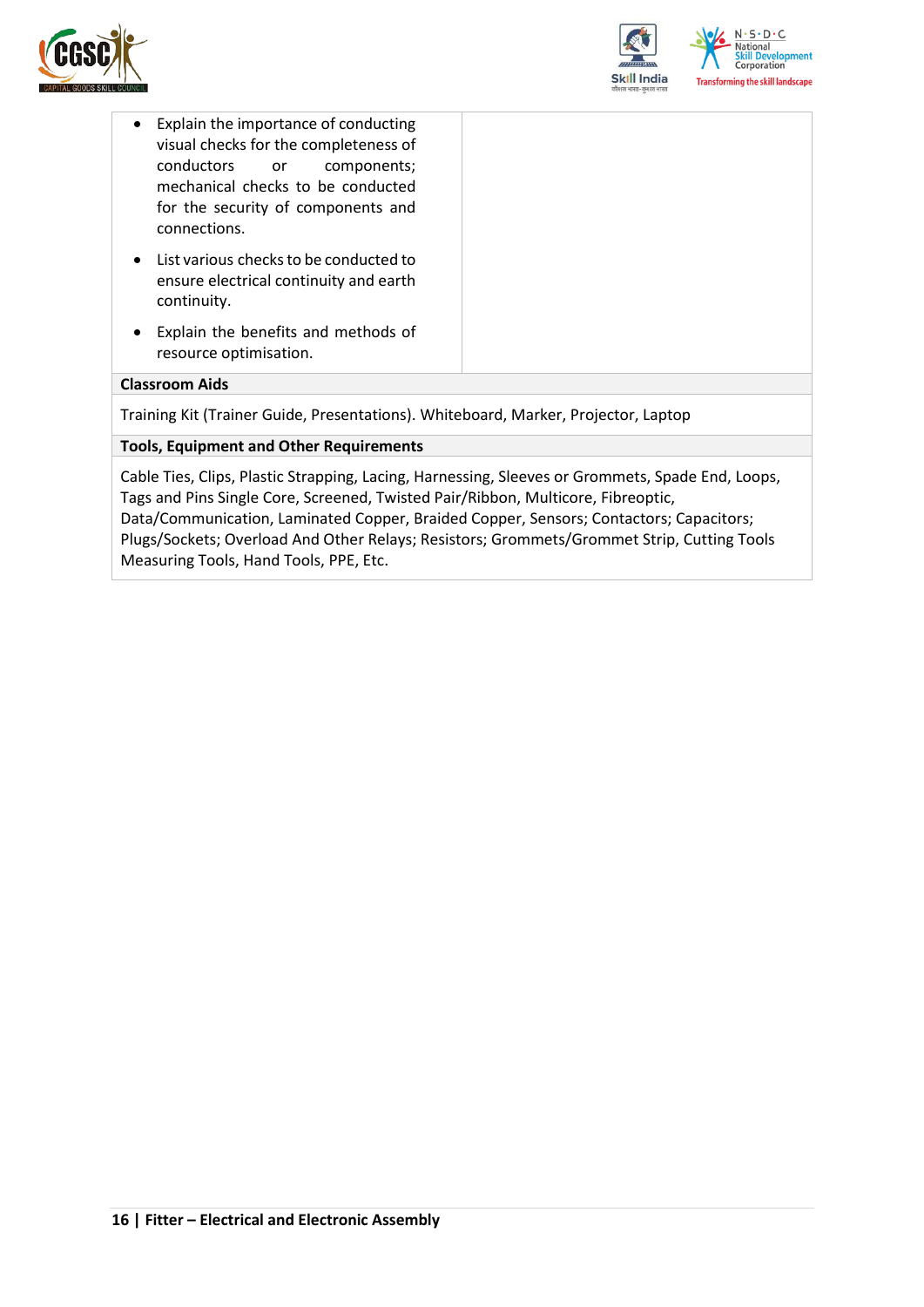



### <span id="page-16-0"></span>**Module 5: Process of assembling and wiring electrical equipment and systems to mechanical equipment** *Mapped to CSC/N0306 v2.0*

#### **Terminal Outcomes:**

- Demonstrate the process of assembling and wiring electronic equipment and systems.
- Explain the importance of following safety guidelines.

| <b>Duration: 22:00</b>                                                                                                                                                                                                                                                                                                                                                                                                                             | Duration: 60:00                                                                                                                                                                                                                                                                                                                                                                                                                                                             |  |  |  |
|----------------------------------------------------------------------------------------------------------------------------------------------------------------------------------------------------------------------------------------------------------------------------------------------------------------------------------------------------------------------------------------------------------------------------------------------------|-----------------------------------------------------------------------------------------------------------------------------------------------------------------------------------------------------------------------------------------------------------------------------------------------------------------------------------------------------------------------------------------------------------------------------------------------------------------------------|--|--|--|
| Theory - Key Learning Outcomes                                                                                                                                                                                                                                                                                                                                                                                                                     | <b>Practical - Key Learning Outcomes</b>                                                                                                                                                                                                                                                                                                                                                                                                                                    |  |  |  |
| Explain the importance of leaving the<br>$\bullet$<br>work area in a safe and clean<br>condition on completion of the<br>assembly<br>electronic<br>and<br>wiring<br>activities.                                                                                                                                                                                                                                                                    | Demonstrate how to analyse the<br>assembly<br>drawings<br>and<br>charts;<br>interconnection net diagrams; wiring<br>specifications; wire running lists to<br>determine the job specifications.                                                                                                                                                                                                                                                                              |  |  |  |
| Explain the importance of storing the<br>tools and equipment safely at the<br>designated storage.                                                                                                                                                                                                                                                                                                                                                  | Show how to prepare cable strapping<br>for use by cutting them to nominal<br>length in appropriate sizes.                                                                                                                                                                                                                                                                                                                                                                   |  |  |  |
| Describe the process of dealing with<br>and disposing of industrial waste.<br>State the relevant safety precautions<br>$\bullet$<br>to be taken while working with<br>soldering<br>and<br>crimping<br>equipment/tools and wiring<br>aids<br>within an electronics assembly and<br>wiring environment.<br>State the regulations and standards<br>relevant to electronic wiring and<br>assembly operations.<br>Explain how to interpret and use<br>٠ | Demonstrate how to set up, program<br>automated<br>wiring<br>and<br>use<br>termination equipment.<br>Demonstrate the process of attaching<br>terminations<br>following<br>wire<br>an<br>appropriate<br>method<br>such<br>as<br>soldering, crimping, etc.<br>Show how to cut wires appropriately<br>$\bullet$<br>to the required length, and strip<br>insulation from wire ends.<br>Demonstrate how to use the relevant<br>$\bullet$<br>manual/automatic tools to secure all |  |  |  |
| single line diagram.<br>Explain how mechanical assembly<br>instructions are represented and how<br>to interpret them.<br>Explain how to set up, program and<br>use automated wiring termination<br>equipment.<br>Describe the process of attaching<br>terminations following<br>wire<br>the<br>appropriate<br>methods<br>such<br>as                                                                                                                | fastenings.<br>Demonstrate<br>the<br>οf<br>process<br>assembling sub-units to support<br>housings/brackets,<br>along<br>with<br>connectors and allied devices.<br>Show how to secure the components<br>using the appropriate connectors and<br>securing devices.<br>Prepare the sample relevant records<br>as per the applicable organisational                                                                                                                             |  |  |  |
| soldering, crimping, etc.<br>Explain how<br>set/position<br>to<br>interconnection<br>wiring<br>and<br>bundle/strap/tie wiring looms and<br>cables.                                                                                                                                                                                                                                                                                                 | procedures.<br>Demonstrate the use of the relevant<br>power and manual tools, equipment,<br>accessories<br>and<br>the<br>as<br>per<br>manufacturer's instructions.                                                                                                                                                                                                                                                                                                          |  |  |  |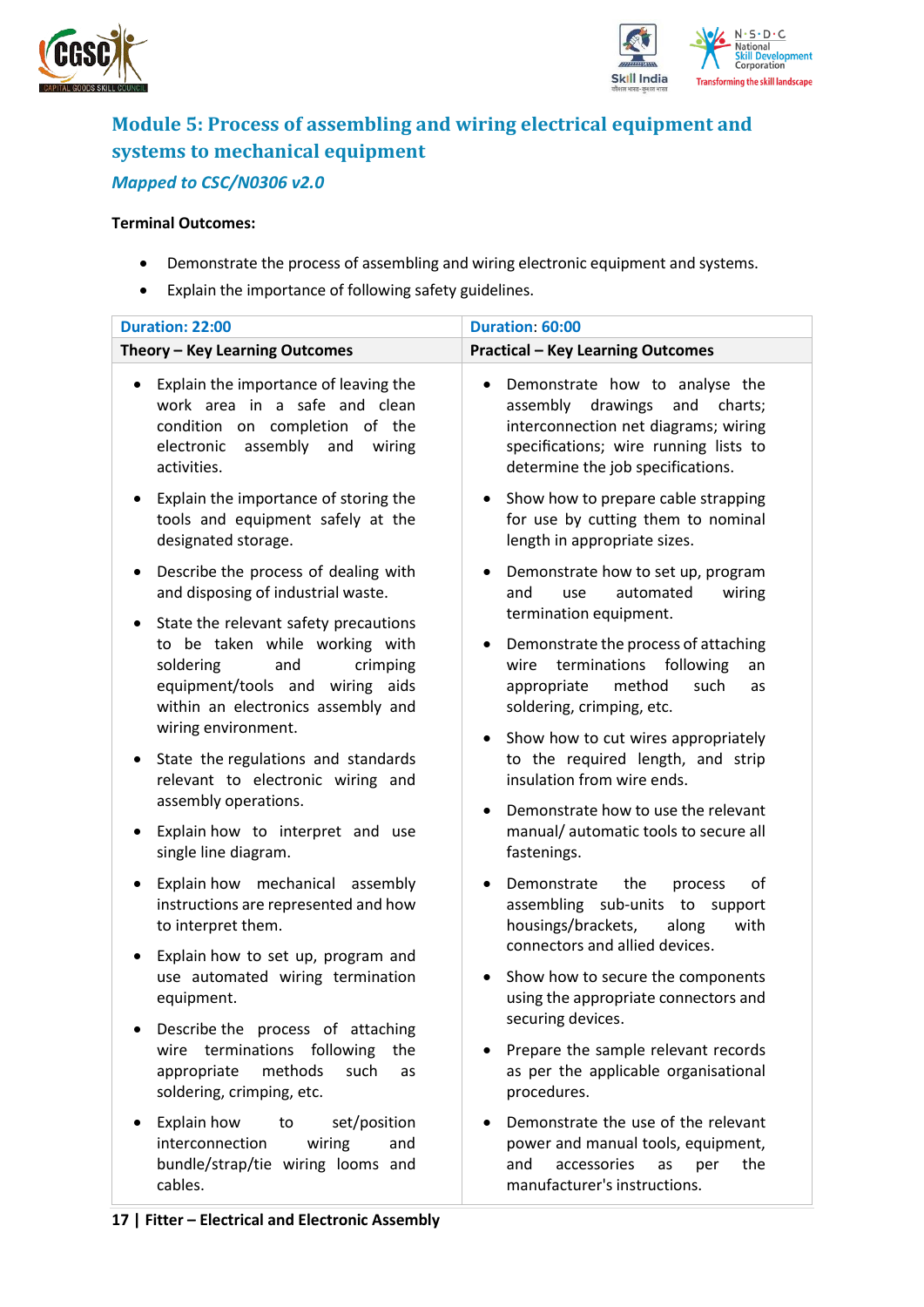



 $N.5.0.6$ **Skill Development**<br>Corporation **Transforming the skill landscape** 

- Describe the process of setting and terminating fibre optic links.
- Explain how to strip insulation from wires ends.
- Describe the process of termination identification such as ferruling, transfer printing; tin/lead soldering; lead-free soldering systems; no-wash fluxing; crimping, etc.
- Explain how different types of electronic wiring and insulation are coded and specified.
- Explain how information on wiring interconnections is specified concerning the role of wiring schedules, wire-running lists; and backplane net interconnects lists.
- List various accessories and aids used for securing electronic wiring such as heat shrink sleeves, strapping, cable ties, P-Clips, etc.
- List various tools and aids used in wiring and assembly work, such as soldering tools and equipment, crimp tools, joint/crimp, etc.
- Describe the process of testing and checking equipment for continuity, and short circuit testing.
- Explain how to recognise wiring types and sizes, their identification, coding and range of termination methods.
- Explain how to identify the types and read the values of electronic components.
- Explain how to take anti-static precautions concerning component handling during the wiring and assembly of electronic products.
- State the handling requirements and termination methods used for Switch-Mode Power Supply (SMPS), high-level protective devices and fibre-optic links.
- List various checks and tests carried out within wiring and assembly work such as insulation resistance,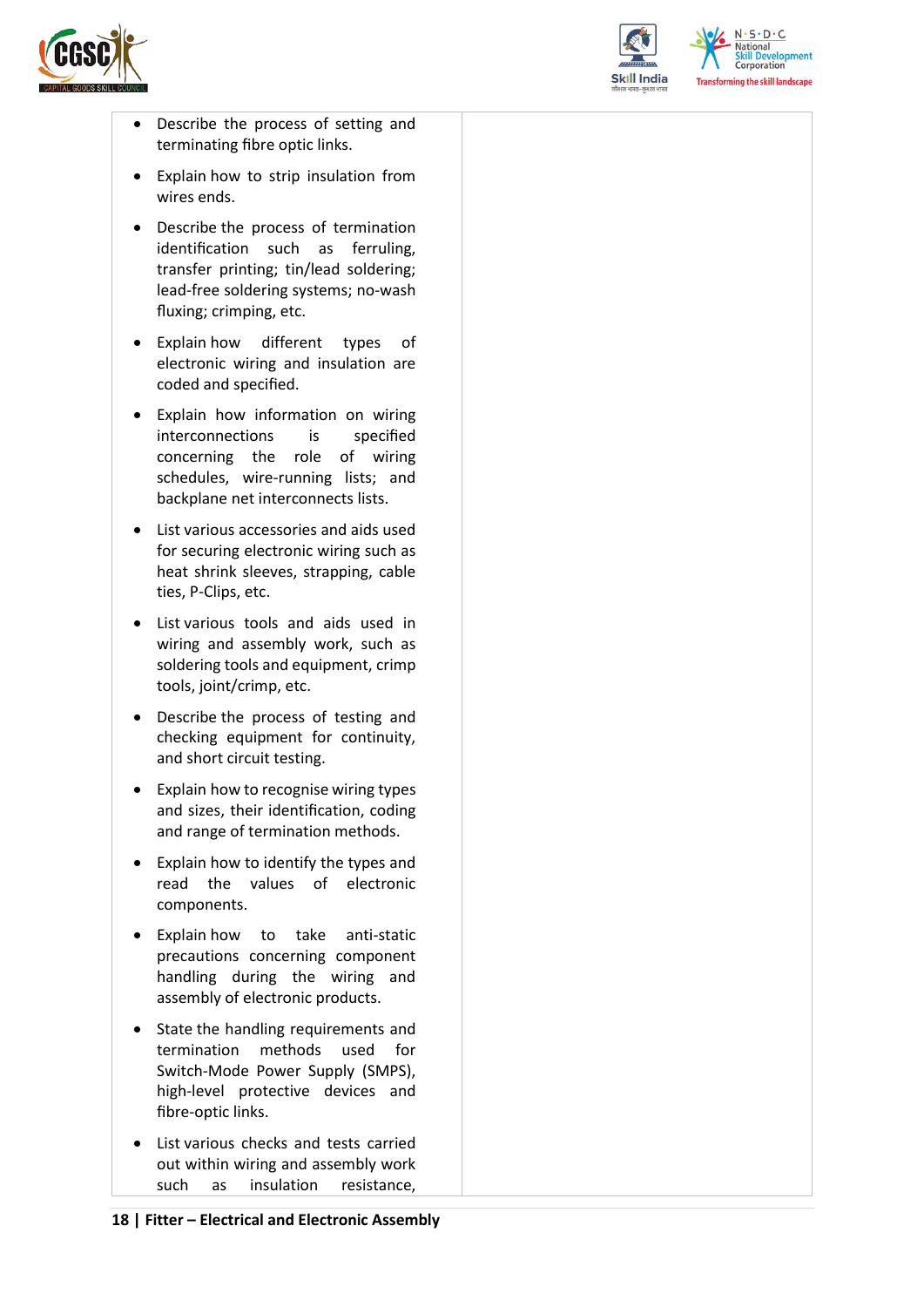



flashover testing, continuity, short circuit testing, etc.

- Explain the calibration requirements for tools and equipment used in wiring.
- Explain the importance of maintaining a dust-free environment for electronic assembly.
- Explain how to handle multilayered populated Printed Circuit Boards (PCBs).
- Explain various problems encountered with wiring and assembly work and how to resolve them.
- List the basic units used in electrotechnology.
- Explain the function and applications of various electrical components.
- Describe the process of current and voltage distribution in series and parallel circuits.
- Describe the process of determining the input and output voltage of double wound transformers.
- Explain how to construct a simple bridge rectifier circuit, its functions and termination identification, such as ferruling and transfer printing; tin/lead soldering; lead-free soldering; no-wash fluxing; crimping, etc.

#### **Classroom Aids**

Training Kit (Trainer Guide, Presentations). Whiteboard, Marker, Projector, Laptop

#### **Tools, Equipment and Other Requirements**

Returning Tools and Equipment, In/Lead Soldering; Lead-Free Soldering Systems; No-Wash Fluxing; Crimping, Heat Shrink Sleeves, Strapping, Cable Ties, P-Clips), Resistors, Capacitors, Diodes, Integrated Circuits, Pcbs, Transformers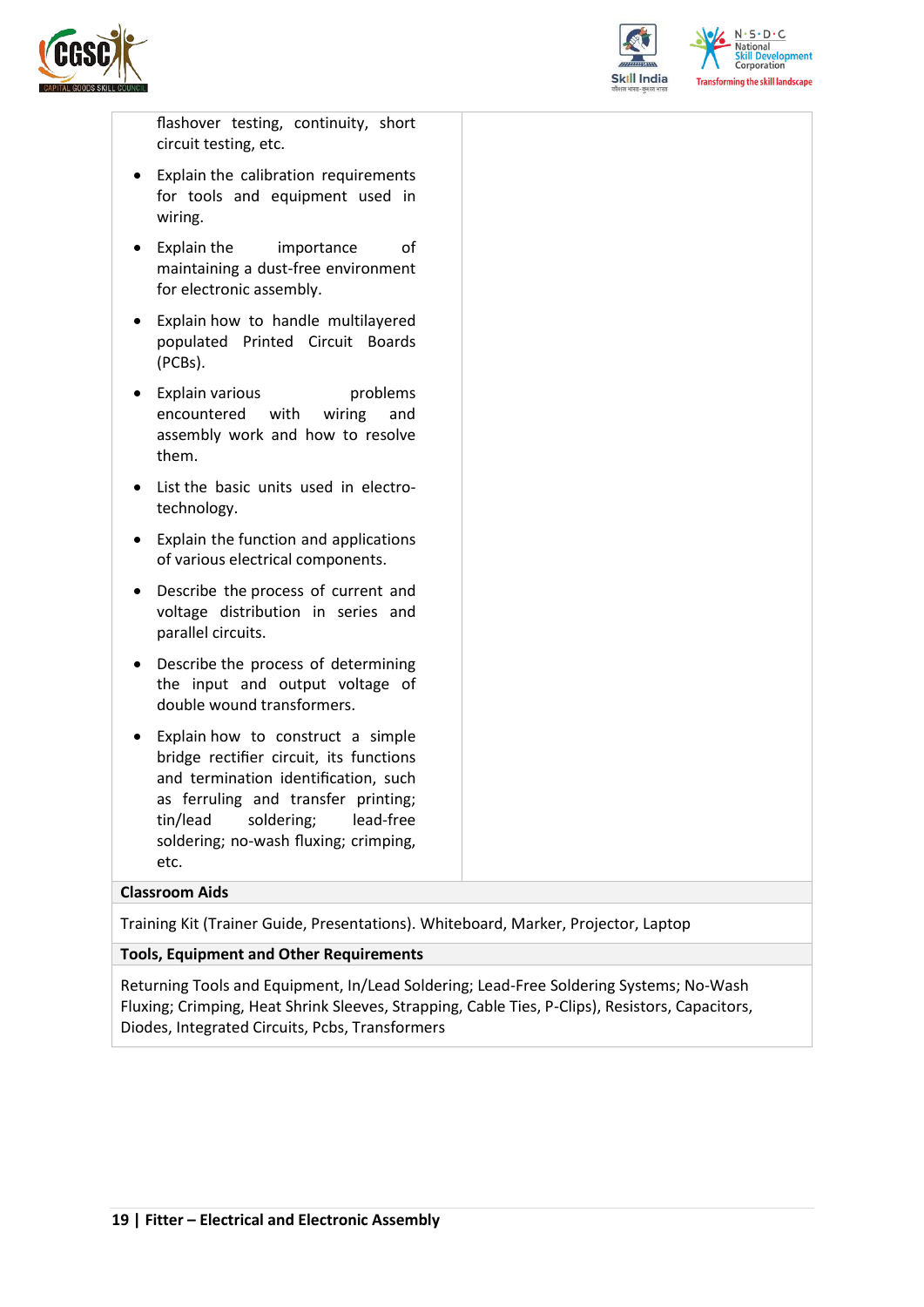



## **Annexure**

## <span id="page-19-1"></span><span id="page-19-0"></span>**Trainer Requirements**

| <b>Trainer Prerequisites</b>                           |                                                    |                                               |                                                        |                            |                       |                                                                     |  |
|--------------------------------------------------------|----------------------------------------------------|-----------------------------------------------|--------------------------------------------------------|----------------------------|-----------------------|---------------------------------------------------------------------|--|
| <b>Minimum</b><br>Specialization<br><b>Educational</b> |                                                    | <b>Relevant Industry</b><br><b>Experience</b> |                                                        | <b>Training Experience</b> |                       | <b>Remarks</b>                                                      |  |
| Qualification                                          |                                                    | Years                                         | <b>Specialization</b>                                  | Years                      | <b>Specialization</b> |                                                                     |  |
| Diploma<br>/Degree                                     | Diploma<br>/Degree in<br>Mechanical<br>Engineering | 4                                             | $Fitter -$<br>Electrical and<br>Electronic<br>Assembly | 0                          |                       | Practical skills and<br>knowledge required<br>in the relevant field |  |

| <b>Trainer Certification</b>                                                                                                                              |                                                                                                                                                                                              |  |  |  |  |
|-----------------------------------------------------------------------------------------------------------------------------------------------------------|----------------------------------------------------------------------------------------------------------------------------------------------------------------------------------------------|--|--|--|--|
| <b>Platform Certification</b><br><b>Domain Certification</b>                                                                                              |                                                                                                                                                                                              |  |  |  |  |
| Certified for Job Role: "Fitter - Electrical and<br><b>Electronic Assembly</b> " mapped to QP:<br>"CSC/Q0305, v1.0". The minimum accepted score<br>is 80% | Recommended that the Trainer is certified for the<br>Job Role: "Trainer", mapped to the Qualification<br>Pack: "MEP/Q0102". The Minimum accepted as<br>per respective SSC guidelines is 80%. |  |  |  |  |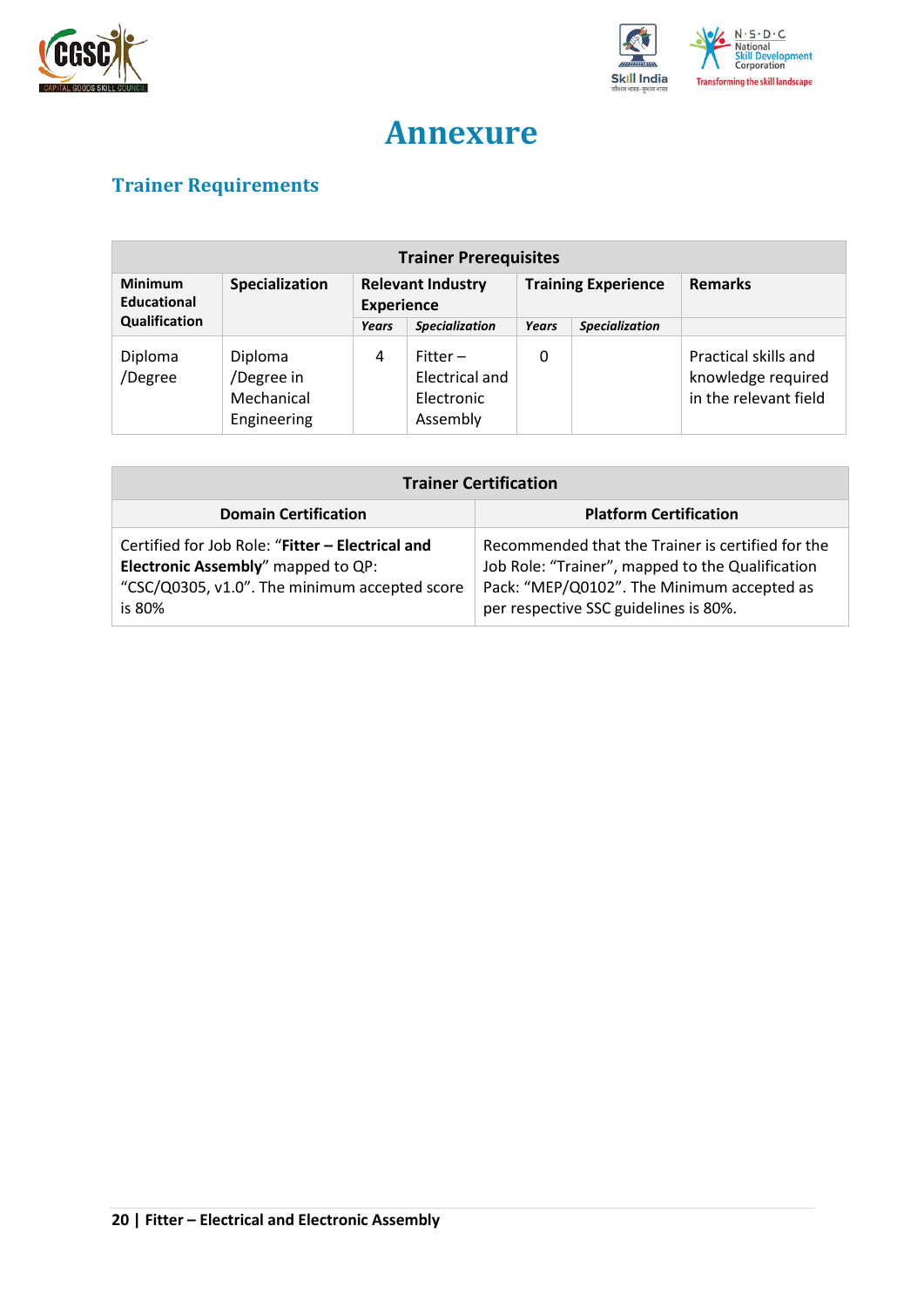



## <span id="page-20-0"></span>**Assessor Requirements**

| <b>Assessor Prerequisites</b>                   |                                                 |                                               |                                                   |                                                 |                       |                                                                              |  |
|-------------------------------------------------|-------------------------------------------------|-----------------------------------------------|---------------------------------------------------|-------------------------------------------------|-----------------------|------------------------------------------------------------------------------|--|
| <b>Minimum</b><br>Specialization<br>Educational |                                                 | <b>Relevant Industry</b><br><b>Experience</b> |                                                   | <b>Training/Assessment</b><br><b>Experience</b> |                       | <b>Remarks</b>                                                               |  |
| Qualification                                   |                                                 | Years                                         | <b>Specialization</b>                             | Years                                           | <b>Specialization</b> |                                                                              |  |
| Diploma<br>/Degree                              | Diploma /Degree<br>in Mechanical<br>Engineering | 4                                             | Fitter - Electrical<br>and Electronic<br>Assembly | 0                                               |                       | Practical skills<br>and<br>knowledge<br>required in<br>the relevant<br>field |  |

| <b>Assessor Certification</b>                                                                                                                            |                                                                                                                                 |  |
|----------------------------------------------------------------------------------------------------------------------------------------------------------|---------------------------------------------------------------------------------------------------------------------------------|--|
| <b>Domain Certification</b>                                                                                                                              | <b>Platform Certification</b>                                                                                                   |  |
| Certified for Job Role: "Fitter - Electrical and<br><b>Electronic Assembly"</b> mapped to QP:<br>"CSC/Q0305, v1.0". The minimum accepted<br>score is 80% | Certified for the Job Role: "Assessor", mapped<br>to the Qualification Pack: "MEP/Q2701, v1.0", with a<br>minimum score of 80%. |  |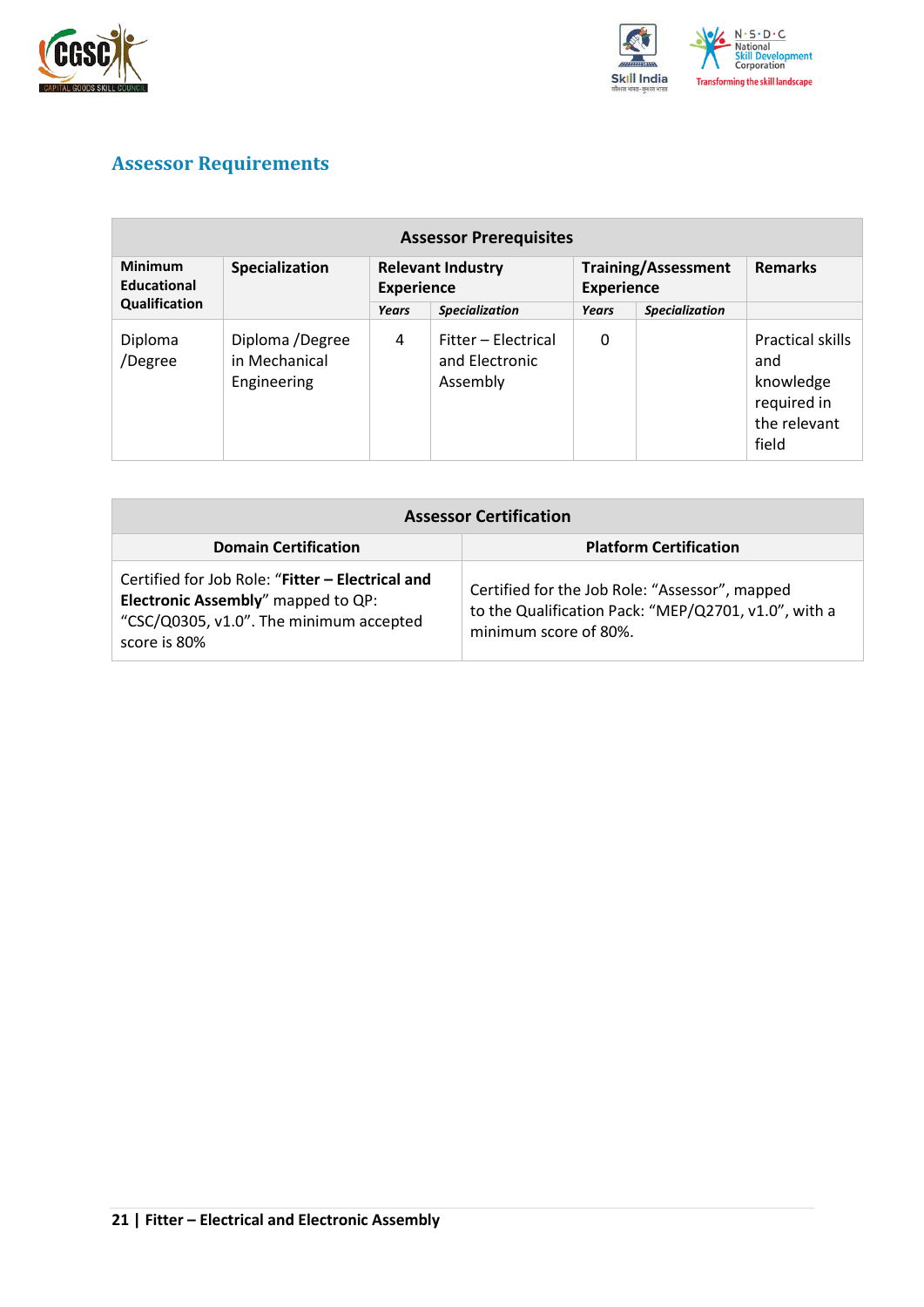



### <span id="page-21-0"></span>**Assessment Strategy**

- 1. Assessment System Overview:
	- Batches assigned to the assessment agencies for conducting the assessment on SDMS/SIP or email
	- Assessment agencies send the assessment confirmation to VTP/TC looping SSC
	- The assessment agency deploys the ToA certified Assessor for executing the assessment
	- SSC monitors the assessment process & records
- 2. Testing Environment

To ensure a conducive environment for conducting a test, the trainer will:

- Confirm that the centre is available at the same address as mentioned on SDMS or SIP
- Check the duration of the training.
- Check the Assessment Start and End time to be 10 a.m. and 5 p.m. respectively
- Ensure there are 2 Assessors if the batch size is more than 30.
- Check that the allotted time to the candidates to complete Theory & Practical Assessment is correct.
- Check the mode of assessment—Online (TAB/Computer) or Offline (OMR/PP).
- Confirm the number of TABs on the ground are correct to execute the Assessment smoothly.
- Check the availability of the Lab Equipment for the particular Job Role.
- 3. Assessment Quality Assurance levels / Framework:
	- Question papers created by the Subject Matter Experts (SME)
	- Question papers created by the SME verified by the other subject Matter Experts
	- Questions are mapped with NOS and PC
	- Question papers are prepared considering that levels 1 to 3 are for the unskilled & semiskilled individuals, and levels 4 and above are for the skilled, supervisor & higher management
	- The assessor must be ToA certified and the trainer must be ToT Certified
	- The assessment agency must follow the assessment guidelines to conduct the assessment
- 4. Types of evidence or evidence-gathering protocol:
	- Time-stamped & geotagged reporting of the assessor from assessment location
	- Centre photographs with signboards and scheme-specific branding
	- Biometric or manual attendance sheet (stamped by TP) of the trainees during the training period
	- Time-stamped & geotagged assessment (Theory + Viva + Practical) photographs & videos
- 5. Method of verification or validation:

To verify the details submitted by the training centre, the assessor will undertake:

- A surprise visit to the assessment location
- A random audit of the batch
- A random audit of any candidate
- 6. Method for assessment documentation, archiving, and access
	- To protect the assessment papers and information, the assessor will ensure:
		- Hard copies of the documents are stored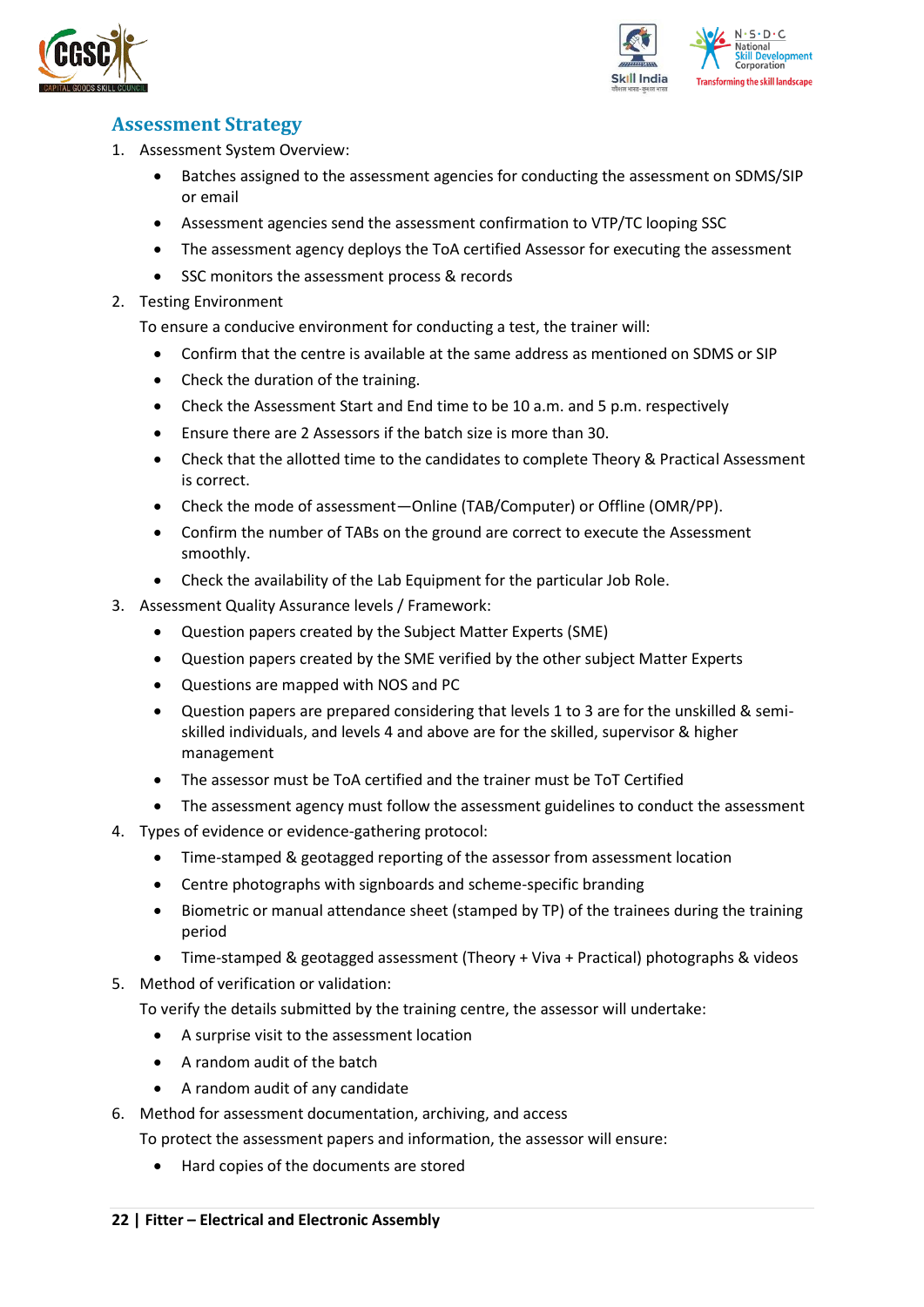



- Soft copies of the documents & photographs of the assessment are uploaded/accessed from Cloud Storage
- Soft copies of the documents & photographs of the assessment are stored on the Hard drive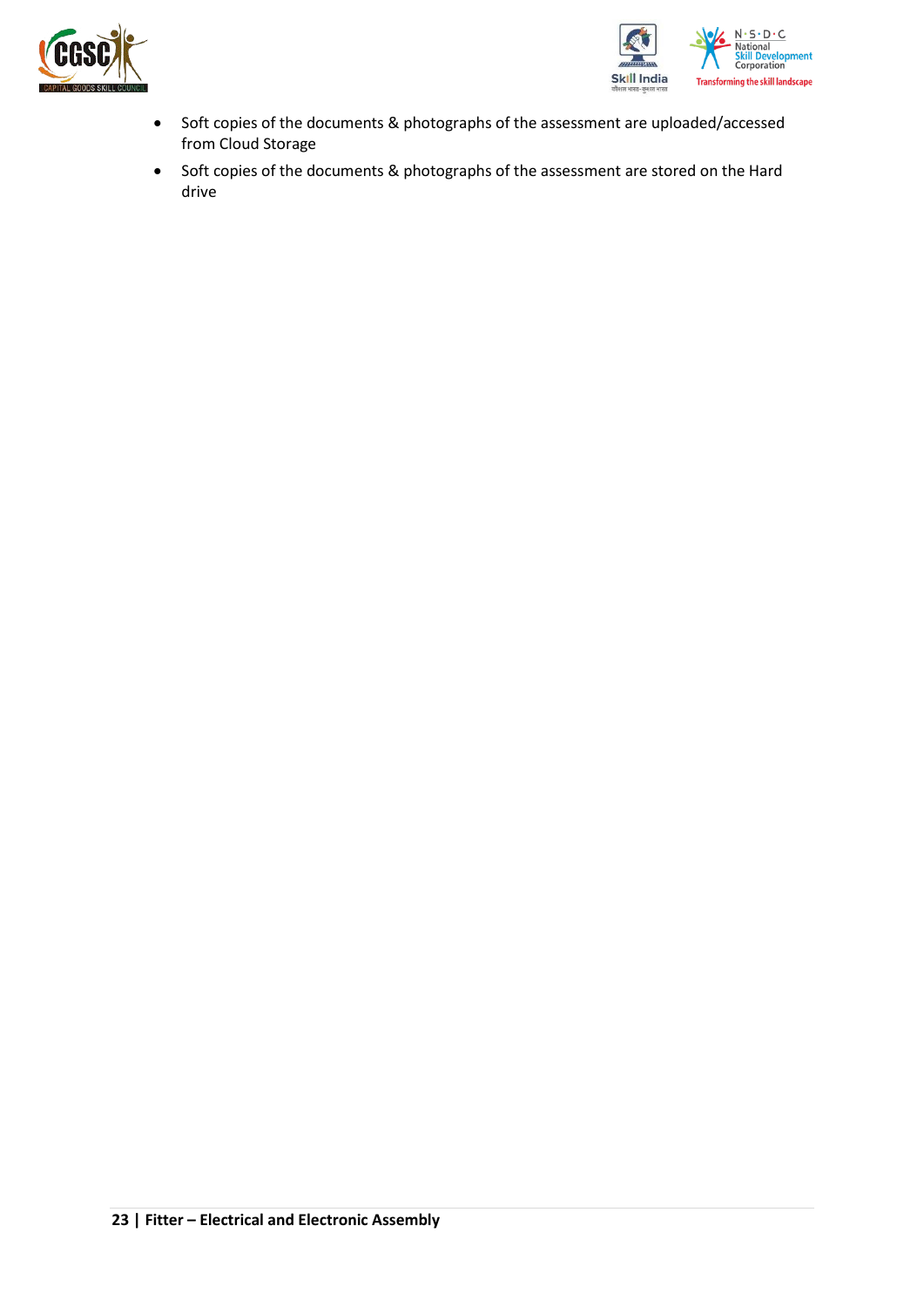



## <span id="page-23-0"></span>**References**

### <span id="page-23-1"></span>**Glossary**

| <b>Term</b>                  | <b>Description</b>                                                                                                                                                                                                                                                                                                                                |
|------------------------------|---------------------------------------------------------------------------------------------------------------------------------------------------------------------------------------------------------------------------------------------------------------------------------------------------------------------------------------------------|
| <b>Declarative knowledge</b> | Declarative knowledge refers to facts, concepts and principles that need to<br>be known and/or understood in order to accomplish a task or to solve a<br>problem.                                                                                                                                                                                 |
| <b>Key Learning</b>          | The key learning outcome is the statement of what a learner needs to know,<br>understand and be able to do in order to achieve the terminal outcomes. A<br>set of key learning outcomes will make up the training outcomes. Training<br>outcome is specified in terms of knowledge, understanding (theory) and<br>skills (practical application). |
| (M) TLO                      | On-the-job training (Mandatory); trainees are mandated to complete<br>specified hours of training on-site                                                                                                                                                                                                                                         |
| OJT (R)                      | On-the-job training (Recommended); trainees are recommended the<br>specified hours of training on-site                                                                                                                                                                                                                                            |
| <b>Procedural Knowledge</b>  | Procedural knowledge addresses how to do something, or how to perform a                                                                                                                                                                                                                                                                           |
| <b>Training Outcome</b>      | Training outcome is a statement of what a learner will know, understand<br>and be able to do upon the completion of the training.                                                                                                                                                                                                                 |
| <b>Terminal Outcome</b>      | The terminal outcome is a statement of what a learner will know,<br>understand and be able to do upon the completion of a module. A set of<br>terminal outcomes help to achieve the training outcome.                                                                                                                                             |